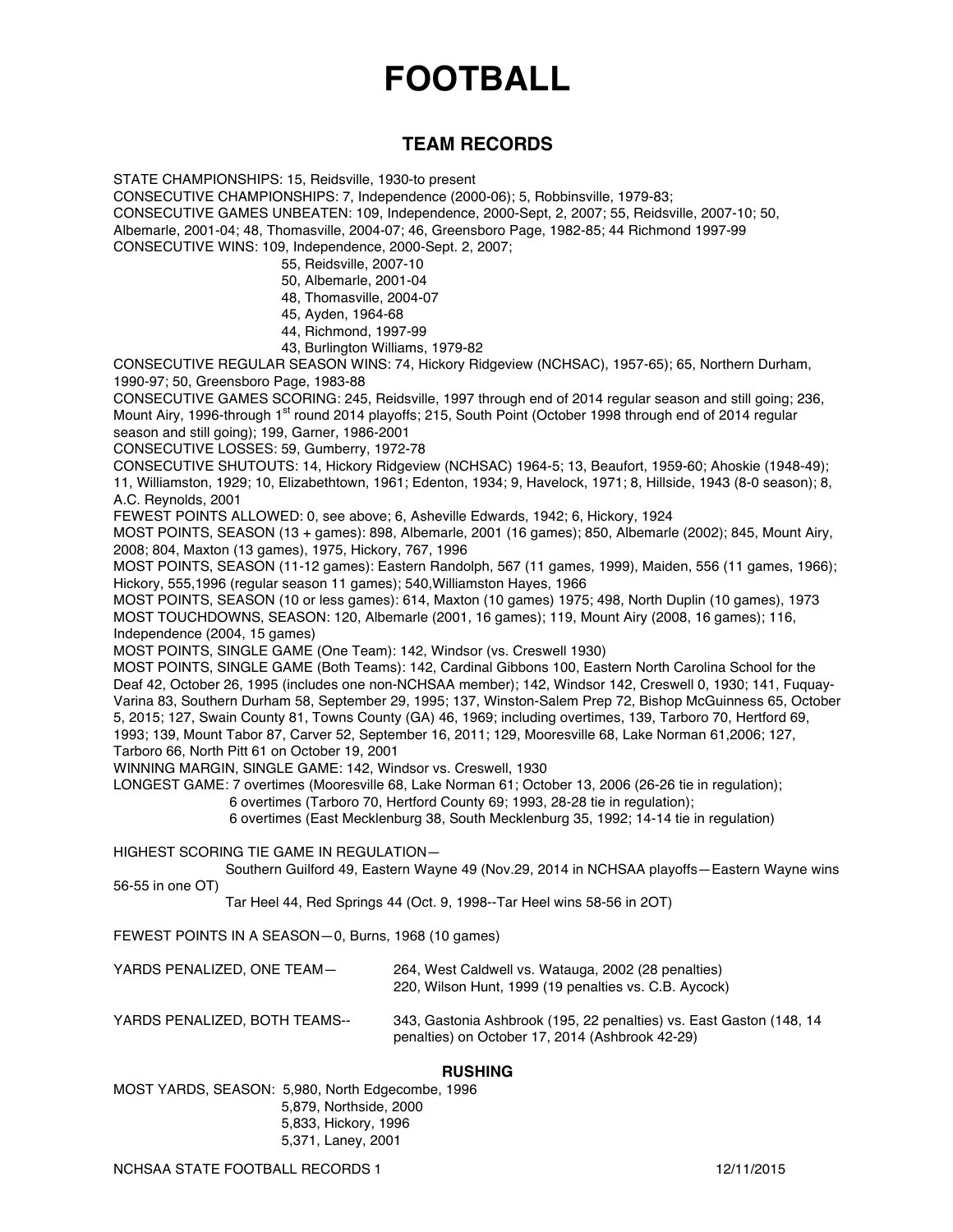5,369, Tarboro, 1998 5,367, Mount Airy, 2008

5,160, East Duplin, 1997

- 731, South Stanly vs. Anson, October 18, 1963 (South Stanly 87-27)
- 717, Columbia vs. Cape Hatteras, October 4, 2002
- 713, Warren County vs. South Granville, Nov.11, 1996
- 683, Northside vs. Perquimans, 2000
- 671, Fuquay-Varina vs. Southern Durham, 1995
- 658, Wilkes Central vs. North Wilkes, September 17, 2010 (Wilkes Central 62-16)
- 647, Rosman vs. Andrews, 2003
- 637, Enloe vs. Leesville Road, September 23, 2005
- 636, Tarboro vs. South Lenoir, 2001
- 617, Fuquay-Varina vs. Panther Creek,
- 614, Chocowinity vs. Columbia, Oct. 10, 1997
- 613, Bunker Hill vs. Bandys, November 4, 2010
- 598, Harnett Central vs. South Johnston, October 16, 2003
- 589, A.L.Brown vs. Northwest Cabarrus, Oct.30, 1998
- 581, Starmount vs. Elkin, Oct. 1, 2010 (Starmount 59-0)
- 578, Northside vs. Currituck, 2000
- 573, Surry Central vs. North Stokes, October 28, 2011
- 562, Bunker Hill vs. Starmount, 1987
- 559, Crest vs. Freedom, October 6, 2000
- 553, Hope Mills vs. James Kenan, October 1967
- 553, Southwest Guilford vs. Glenn, October 15, 2010 (Southwest 54-46)
- 552, South Stanly vs. Parkwood, October 25, 1963 (South Stanly 75-6)
- 541, South Stanly vs. Sun Valley, October 11, 1963 (South Stanly 60-13)
- 538, Gray's Creek vs. Jacksonville, November 13, 2015 (Gray's Creek 69-28)
- 533, West Lincoln vs. Cherryville, September 6, 2013 (West Lincoln 54-16)
- 532, Shelby vs. Cherryville, 2000
- 531, Starmount vs. West Wilkes, October 15, 2010 (Starmount 55-7)
- 531, Garner vs. Jack Britt, November 22, 2013 (Garner 63-56)
- 526, Wilson Fike vs. C.B. Aycock, October 6, 2000
- 524, Cherryville vs. North Lincoln, October 15, 2010
- 522, Wilmington Laney vs. Northwest Guilford, 2001

TOTAL OFFENSE, GAME: 827 yards, South Stanly vs. Anson, 731 yards rushing and 96 passing,

(October 18, 1963, South 87-27)

779 yards, South Columbus vs. Eastern Guilford, 745 yards rushing and 36 yards passing, (November 13, 1998, South Columbus 67-20)

765 yards, East Surry vs. East Wilkes, 506 yards rushing and 259 yards passing (November 6, 1998, East Surry 52-38)

753 yards, Hope Mills vs. James Kenan, 553 yards rushing and 200 yards passing, (October 1967)

#### TOTAL OFFENSE, BOTH TEAMS:

1,341 yards, Garner (652) and Jack Britt (689), November 22, 2013 (Garner 63-57) 1,254 yards, South Stanly (827) and Anson (427), October 18, 1963 (South Stanly 87-27)

#### **PASSING**

MOST YARDS, SEASON; 5,193, Charlotte Independence, 2002; 4,608, Charlotte Independence, 2001; 4,551, Charlotte Independence, 2004; 4,529, Charlotte Independence, 2000; 4,478, Burlington Cummings, 1990 MOST YARDS, GAME: 585, Independence vs. North Mecklenburg, October 18, 2002 MOST YARDS, AVG., PER GAME: 298.5, Burlington Cummings, 1990 MOST ATTEMPTS, SEASON: 550, Burlington Cummings, 1995 MOST ATTEMPTS PER GAME, AVG.: 34.3, Bessemer City, 1985; 32.3, Plymouth, 1989 MOST COMPLETIONS, SEASON: 302, Charlotte Independence, 2001; 280, Burlington Cummings, 1990 MOST COMPLETIONS PER GAME, AVG.: 19.7, Burlington Cummings, 1995 MOST TOUCHDOWNS, SEASON: 58, Charlotte Independence, 2001; 51, Charlotte Independence, 2000; 45, Burlington Cummings, 1990

#### **OVERALL DEFENSE**

FEWEST FIRST DOWNS ALLOWED, SINGLE GAME: 0 in back to back games: Graham vs. Rockingham County on October 6, 2000 (35-0), vs. North Moore on October 13, 2000 (70-0, N Moore minus-88 yards in total offense)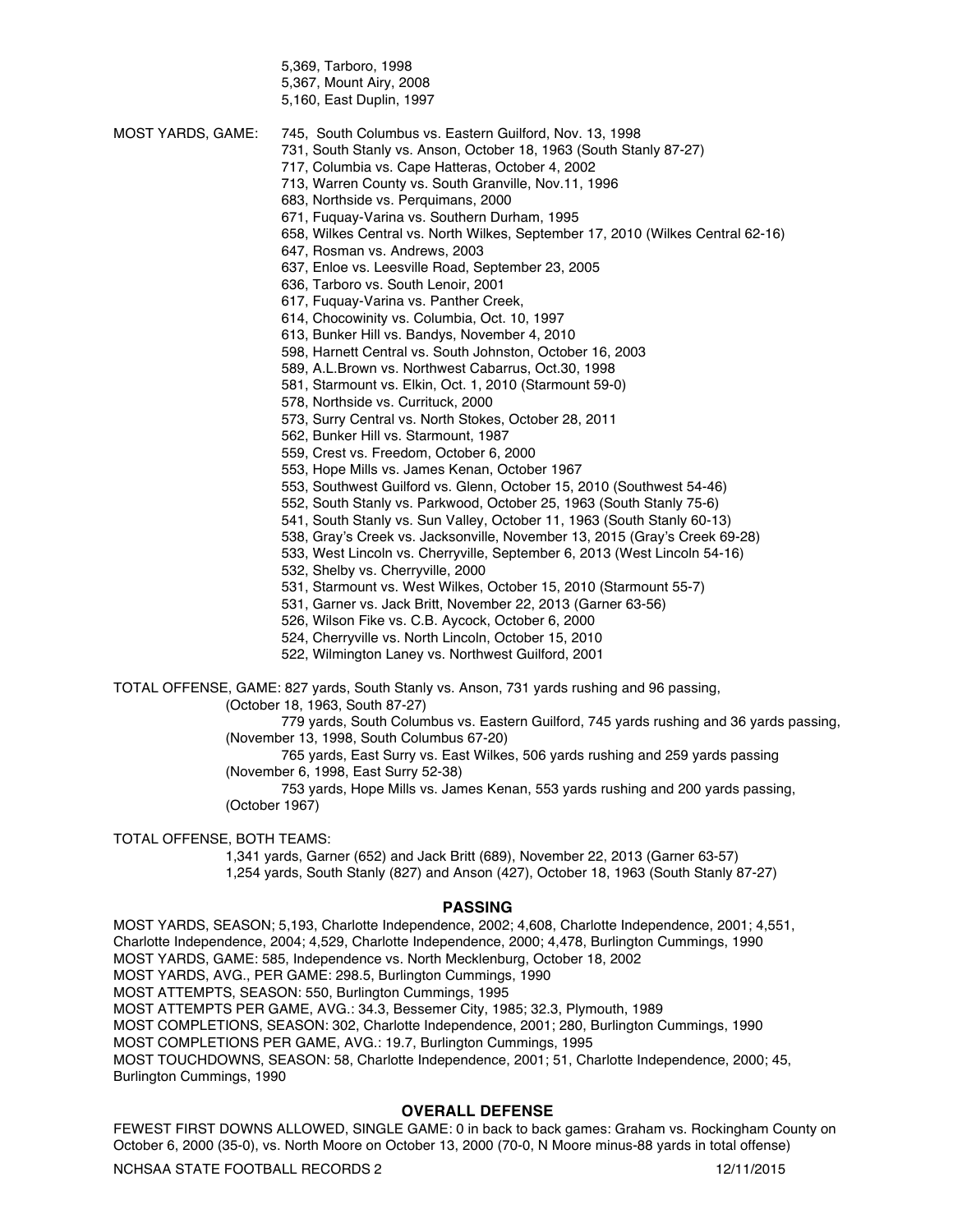0, Tarboro, Tarboro vs. Kannapolis Brown, 1984; Jordan-Matthews, Jordan-Matthews vs. Southwestern Randolph 1992; 0, North Pitt, North Pitt vs. Jamesville 1994 (North Pitt 53-0, Jamesville minus-33 yards total offense);0, Hickory, Hickory vs. Taylorsville 1960 (Taylorsville minus 26 yards total offense); 0, Roanoke vs. Creswell 1995 (Roanoke 56-0, Creswell 11 yards total offense); 0, Anson vs. Lumberton 1995 (Anson 55-0); 0, North Edgecombe vs. Jamesville 1994; 0, North Edgecombe vs. Jamesville, 1992 (N.Edgecombe 60-0); 0, Oxford Webb vs. Northwest Halifax, 1996 (Webb 67-0); 0, East Duplin (vs. C.B. Aycock) 1995; 0, Northern Nash vs. Southern Nash (Northern 66- 0, Southern 10 yards total offense), 2001; 0, West Wilkes vs. Alleghany (West Wilkes 43-0), October 15, 2005; 0, Harding vs. Olympic, November 1, 2013, Olympic 55-0, Harding minus-17 yards total offense)

MOST FUMBLES RECOVERED, SINGLE GAME: 8, Maiden, Maiden vs. Bunker Hill, 1986 8, Alexander Central vs. Fred T. Foard, Sept.23, 2011 (Alexander

45-0, Foard fumbled 14 times in game) INDIVIDUAL 5, Josh Shepherd, Bunker Hill vs. Bandys 9-28-2007 4, Titus Harrison, Reidsville vs. Rockingham County 9-19-97 TEAM: 36, A.C. Reynolds, 2001; 31, Lincolnton, 1980

MOST INTERCEPTIONS, SINGLE GAME: 8, Hickory vs. Glen Alpine 1929 (Hickory 107-0); 8, Bandys vs. North Rowan, 1997; 7, Wilson Hunt vs. Wilson Beddingfield (Hunt 21-0 on Sept. 8,1989); 7, Reidsville, vs. Burlington Cummings, August 23, 1996 (Reidsville 37-6); 7, by Northeastern vs. Rocky Mount 1983; 7, by Goldsboro vs. Rocky Mount 1980; 7, Nash Central vs. Wilson Hunt on Nov, 16,2007

MOST INTERCEPTIONS RETURNED FOR TD, SINGLE GAME: 4, Hertford vs. Perquimans, October 16, 2009 (Hertford 61-0)

MOST INTERCEPTIONS, SEASON: 34, High Point Central, 1999; 30, Rosewood, 1991

MOST TURNOVERS FORCED, SEASON: 61, A.C. Reynolds, 2001; 60, High Point Central 1999

MOST KICKS BLOCKED, SEASON: *17, Mount Tabor, 2002*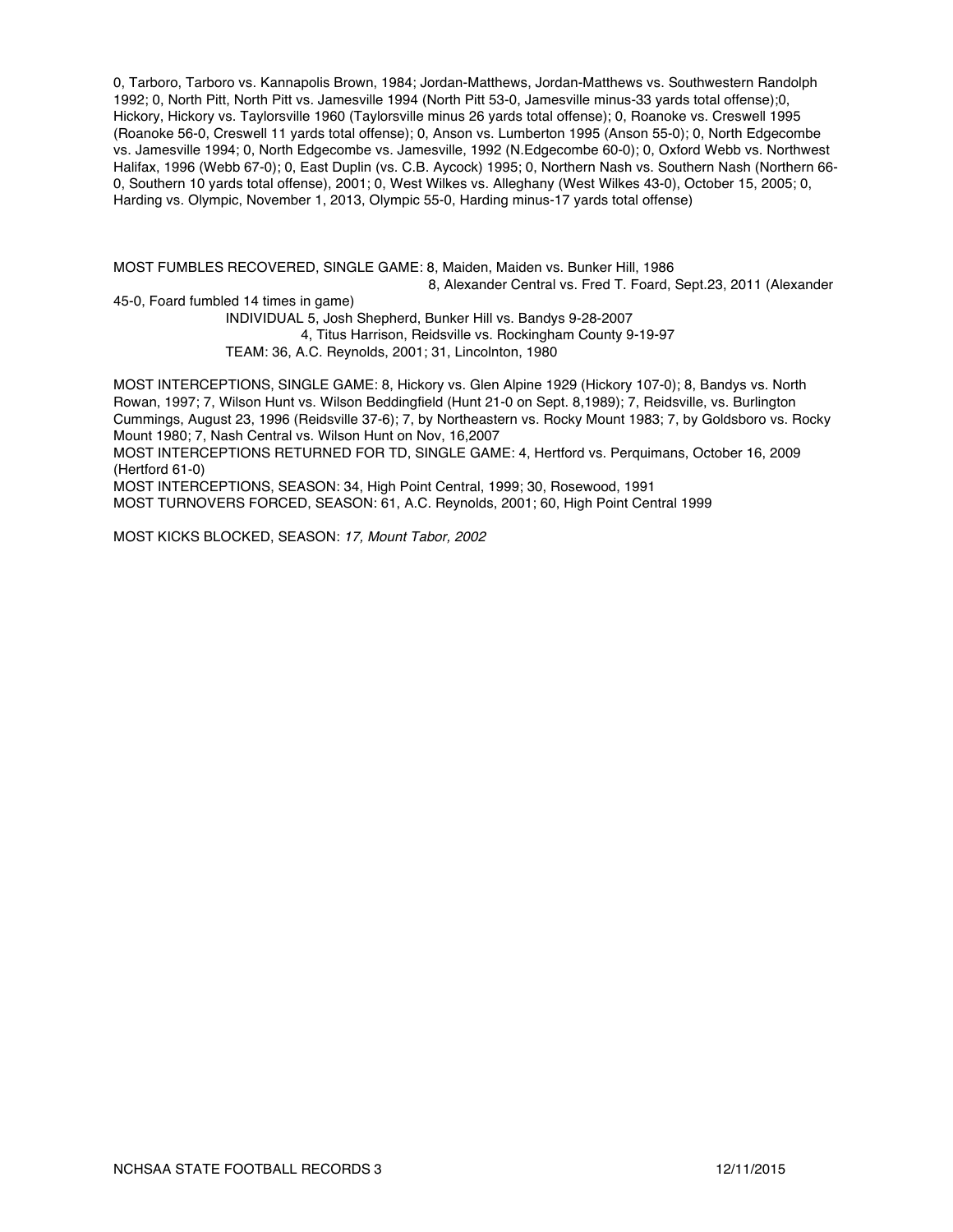# **INDIVIDUAL RECORDS**

#### **POINTS**

CAREER: 1070, T.A. McLendon (Albemarle); 954, Kevin Parks (West Rowan) 2006-09; 672, Mike Atkinson (Princeton), 1977-80; 650, Nick Maddox (A.L.Brown), 1995-98; 640, James McDougald (Maxton), 1972-75

SEASON: 428, T.A, McLendon (Albemarle), 2001; 356, Kevin Parks (West Rowan), 2009; 354, Mike Atkinson (Princeton), 1980

GAME: 50, Johnny Frasier (Princeton), Princeton 62, North Duplin 6, October 25, 2013 (7 rushing TD, 1 receiving, 1 two-point conversion)

- 49, Donnie Davis (Hope Mills), Hope Mills 77, Carthage 0, 1960
- 48, Steve Streater (Sylva-Webster), Sylva-Webster 74, Rosman 0, 1976;
- 48, Mike Hill (Harnett Central) October 16, 2003 vs. South Johnston (Central 62-28, 8 rush TD)
- 48, Julius Pickett (Swansboro) 1999 vs. East Carteret (Oct. 8, Swansboro 62-44, 7 rush TD, 1 pass rec)
- 47, Charlie Handsel (Stanly), Oct.21, 1955 vs. Cherryville (7 TD, 5 PAT)

POINTS SCORED BY KICKER, CAREER: 428, Tyler Lewis (Albemarle), 2000-2003 26 field goals, 350 extra points, 2000-2003; 297, Shon Rowser (East Duplin), 33 field goals, 198 extra points, 1995-98

POINTS SCORED BY KICKER, SEASON: 130, Tyler Lewis (Albemarle), 2001 (6 FG, 112 PAT) and 130 in 2002 (8 FG and 106 PAT); 118, Tyler Hull (Mount Airy), 2008 (6 FG, 94 PAT); 118, Walker Harrison (West Montgomery), 2013 (8 FG, 94 PAT); 117, Shon Rowser (East Duplin), 1997 (12 FG, 75 PAT); 111, Matt Fields, Charlotte Independence, 2000 (8 FG, 87 PAT)

#### **TOUCHDOWNS**

CAREER: 178, T.A. McLendon (Albemarle), 1998-2001*;* 159, Kevin Parks (West Rowan) 2006-09*;* 128, Tommy Henry (Maiden), 2003-06; 114, Nick Maddox, Kannapolis A.L.Brown, 1995-98; 103, Anthony Saunders (Asheboro/Western Guilford), 1993-96; 101, Reggie Gallaspy (Southern Gulford), 2012-14; 99, Mike Atkinson (Princeton), 1977-80; 96, Corey Alexander (Mooresville), 1994-97; 92, Tyrone Westmoreland (South Iredell), 1989- 92; 88, James McDougald (Maxton), 1972-75

SEASON: 71, T.A. McLendon (Albemarle), 2001; 59, Kevin Parks (West Rowan), 2009; 54, Reggie Gallasby (Southern Guilford), 2014 (52 rush, 2 receive); 49, Mike Atkinson (Princeton), 1980; 49, Vishone Kennion (East Duplin) 1997; 45, Nick Maddox (A.L.Brown), 1998 (33 rush, 8 receive, 3 punt return, 1 interception return)

GAME: 8, Donnie Davis (Hope Mills), 1960 vs. Carthage

- 8, Mike Hill (Harnett Central) October 16, 2003 vs. South Johnston (Central 62-28, 8 rush TD)
- 8, Julius Pickett (Swansboro) 1999 vs. East Carteret (Oct. 8, Swansboro 62-44, 7 rush TD, 1 pass rec)
- 8, T.J. Logan (Northern Guilford), December 1, 2012 (3-AA state championship, all rushing TDs of 46, 27,
- 80, 85, 19, 14, 82, 73yards, Northern 64-26)
- 8, Johnny Frasier, (Princeton), October 25, 2013 vs. North Duplin (Princeton 62-6, 7 rushing TDs, 1 pass rec)
	- 7, Jason Bateman (Andrews), 1995 vs. Mountain Heritage
	- 7, Ricky Dozier (Tarboro), Tarboro 62, Washington 32, 1984
	- 7, John Avery (Asheville), Asheville 63, Erwin 6, 1993
	- 7, Bernard Henry (Anson), 1994
	- 7, Charlie Handsel (Stanly), 1955
	- 7, Willie Brown (Murphy), 1974, Murphy 62, Swain 8, 1974
	- 7, Norman "Pinky "James (Hickory), Hickory 121, Newton 0, 1928
	- 7, Darrell Lipford (Lenoir), Lenoir vs. Hibriten, 1973
	- 7, Anthony Saunders (Western Guilford) , Western 59, Eastern Guilford 0, 1996
	- 7, Josh Brown (Crest), Crest 54, Freedom 21, 2000
	- 7, T.A. McLendon (Albemarle), Albemarle 78, Jordan-Matthews 47, 2001
	- 7, T.A. McLendon (Albemarle), Albemarle 66, Wallace-Rose Hill, 2001 1-AA final
	- 7, Alan Atwater (Southern Nash), Southern Nash 48, Harnett Central 47, 2002
	- 7, Darrien Burch (Hickory), Hickory 74, West Caldwell 20, October 26, 2007
	- 7, Shannon Peppers (Northwood), Northwood 62, Carrboro 34, October 16, 2009
- 7, Trae Alexander (Wilkes Central), Wilkes Central 56, East Wilkes 36, October 16, 2009 (6 rushing, 1 receiving)
	- 7, Marquise Grizzle (Currituck), Currituck 54, Bertie 28, October 7, 2011
	- 7, LaChaston Smith (South Iredell) vs. West Lincoln on November 2, 2012 (South Iredell 69-15)
	- 7, Nyheim Hines (Garner) vs. Jack Britt on November 22, 2013 (Garner 63-56)
- NCHSAA STATE FOOTBALL RECORDS 4 12/11/2015 7, Montel Goods (Northwood) vs. Carrboro on September 11, 2015 (Northwood 63-0)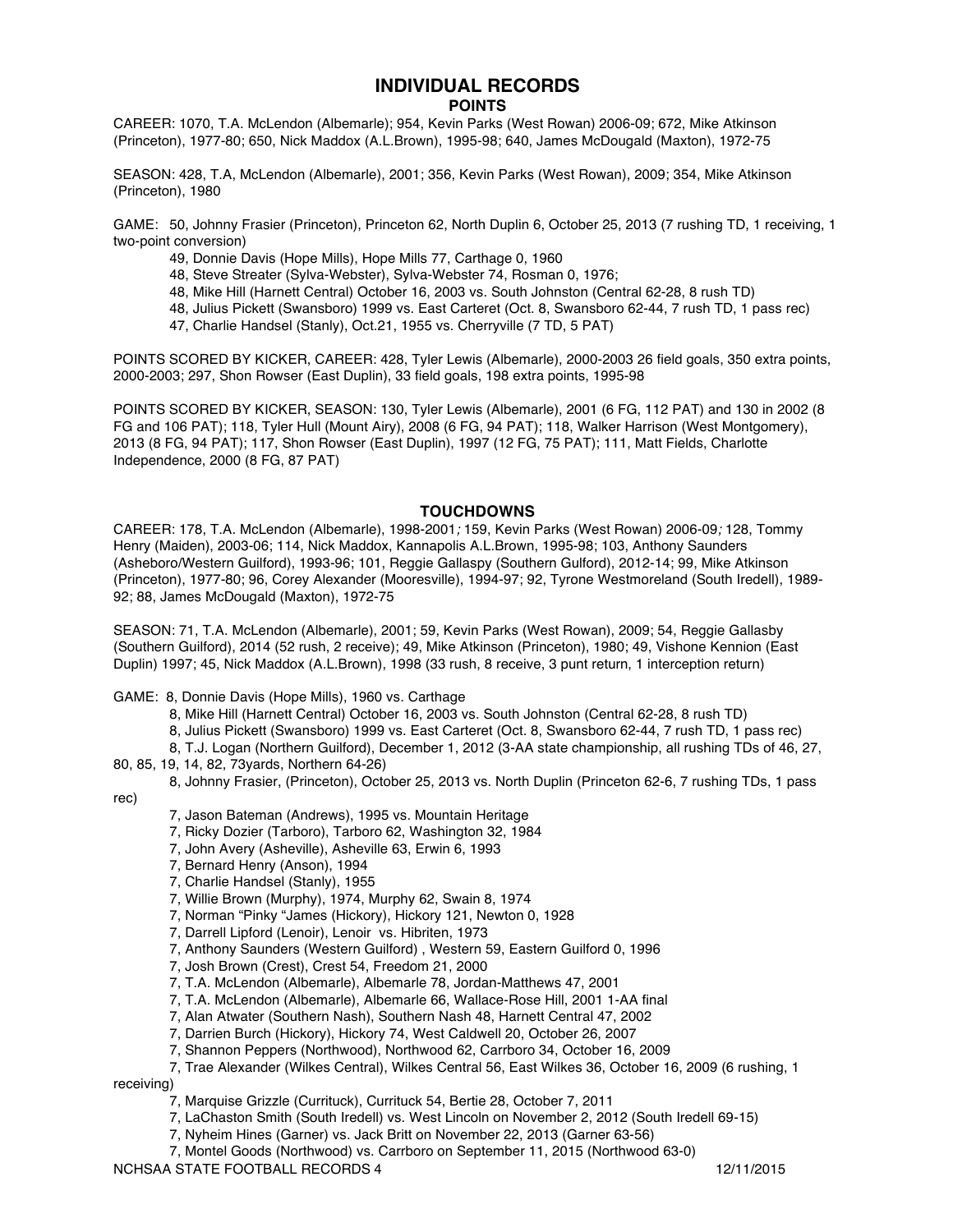PER GAME, SINGLE SEASON: 4.73, T.A. McLendon (Albemarle), 2002 (15 games)

3.9, Reggie Gallaspy (Southern Guilford), 2014 (14 games)

3.8, Larry Morrisey (North Duplin), 1973(10 games)

3.8, Kevin Parks (West Rowan), 20009 (16 games)

#### **TOUCHDOWN RESPONSIBILITY**

CAREER: 216, Chris Leak (Charlotte Independence), 1999-2002; 178, T.A. McLendon (Albemarle), 1998-2001; 151, Blake Greene (Red Springs) 2010-13 (102 passing, 47 rushing, 2 defense); 148, Donald Britt (Western Alamance), 2006-2008 (80 passing TD, 68 rush); 132, B.J. Beecher (Concord) 2009-12 (122 passing, 10 rushing); 125, Ernest Tinnin (Burlington Cummings), 1990-93; 103, Heath Shuler (Swain County), 1987-90

SEASON: 77, Josh Ladowski (Lake Norman), 2014 (43 pass, 34 rush); 74, Chris Leak (Charlotte Independence), 2002; 73, Chazz Surratt (East Lincoln), 2014 (22 rush, 51 pass); 71, T.A. McLendon (Albemarle), 2001 (71 rush); 66 Joe Cox (Independence), 2004; 63, Blake Greene (Red Springs), 2012; 61, Donald Britt (Western Alamance), 2007 (34 pass, 27 rush); 58, Anthony Crews (Reidsville), 2002 (28 pass and 30 run) 57, Chris Leak (Independence), 2000 (51 pass and 6 rush); 55, Donnie Davis (Burlington Cummings), 1990

GAME: 13, Ricky Lanier (Williamston Hayes), Williamston Hayes 80, Snow Hill 0, 1967(5 rush/8 pass)

#### **FIELD GOALS**

CAREER: 37, Austin Herbert, Cary 1997-99 (soph 11, junior 9, senior 17); 33, Shon Rouser (East Duplin), 1995-98; 32, Patrick Woods (Pine Forest), 2010-13 (freshman 1, soph 3, junior 14, senior 14); 31, B.J. Green (Northwest Guilford), 1985-88

SEASON: 20, Connor Barth (Wilmington Hoggard), 2003; 17, Clint Gwaltney (Shelby), 1987; 17, Austin Herbert (Cary), 1999

GAME: 5, Michael Gale (Western Guilford), Western Guilford 29, Northwest Guilford 14, Oct. 5, 1990

5, Charlie Frye (North Davidson), N Davidson 36, East Davidson 0, September 12, 2003

5, Ren Lackey (Ledford), Ledford 31, West Iredell 0, September 26, 2003

LONGEST: 61, Cline Ingle (Burns) vs. Shelby, September 2, 2000 (Shelby 48-3)

60 yards, Jackson Maples (Pinecrest) vs. Reagan, September 7, 2012 (Reagan 28-20)

58 yards, Tyler Ashe (Shelby) vs. Burns, September 22, 1995

58 yards, Shon Rowser (East Duplin) vs. Southwest Onslow, November 7, 1997

58 yards, Matt Wogan (Porter Ridge) vs. North Davidson, November 23, 2012 (Porter Ridge 34-27)

57 yards, Chris Leone (Greensboro Grimsley), vs. R.J. Reynolds, Oct. 7, 1991

57 yards, Kevin Dodson (Camden) vs. Gates County, Sept. 29, 1995

57 yards, Chris Halubka (West Lincoln) vs. Cherryville, Sept. 14, 2001 (West 14-3)

57 yards, Tyler Lewis (Albemarle) vs. Hendersonville, 2003 (Albemarle 17-12)

57 yards, Keith Cooper (St. Stephens) vs. Hickory, October 23, 2009 (Hickory 21-17)

#### **EXTRA POINTS**

CAREER: 350, Tyler Lewis (Albemarle), 2000-2003

247, Chris Tarnowski (Murphy), 2009-12

205, Nick Hahula (Rocky Mount), 2005-08

198, Shon Rouser (East Duplin), 1995-98

189, Walker Harrison (West Montgomery), 2010-13 (3, 59, 33, 94)

183, Steve Routh (Murphy), 1985-87

183, Wes Shover (Starmount), 2001-04 (18, 40, 68, 67)

180, Brad Barnhouse (Independence), 2003-04

168, Cory Morgan, Hickory, 1995-97

165, Brent McGuirt, Clinton, 1997-99

162, Tyler Hull, Mount Airy, 2007-09

157, Matt Baldwin, Starmount, 1993-96

156, Jay Sutton, Forest Hills, 1989-91

SEASON: 112, Tyler Lewis (Albemarle), 2001

106, Tyler Lewis (Albemarle) 2002

100, Brad Barnhouse (Independence), 2005 (100 of 113)

97, Cory Morgan (Hickory), 1996

96, Ryan Berman (Independence) 2001

96, Brad Barnhouse (Independence), 2004

94, Tyler Hull (Mount Airy), 2008

94, Walker Harrison (West Montgomery), 2013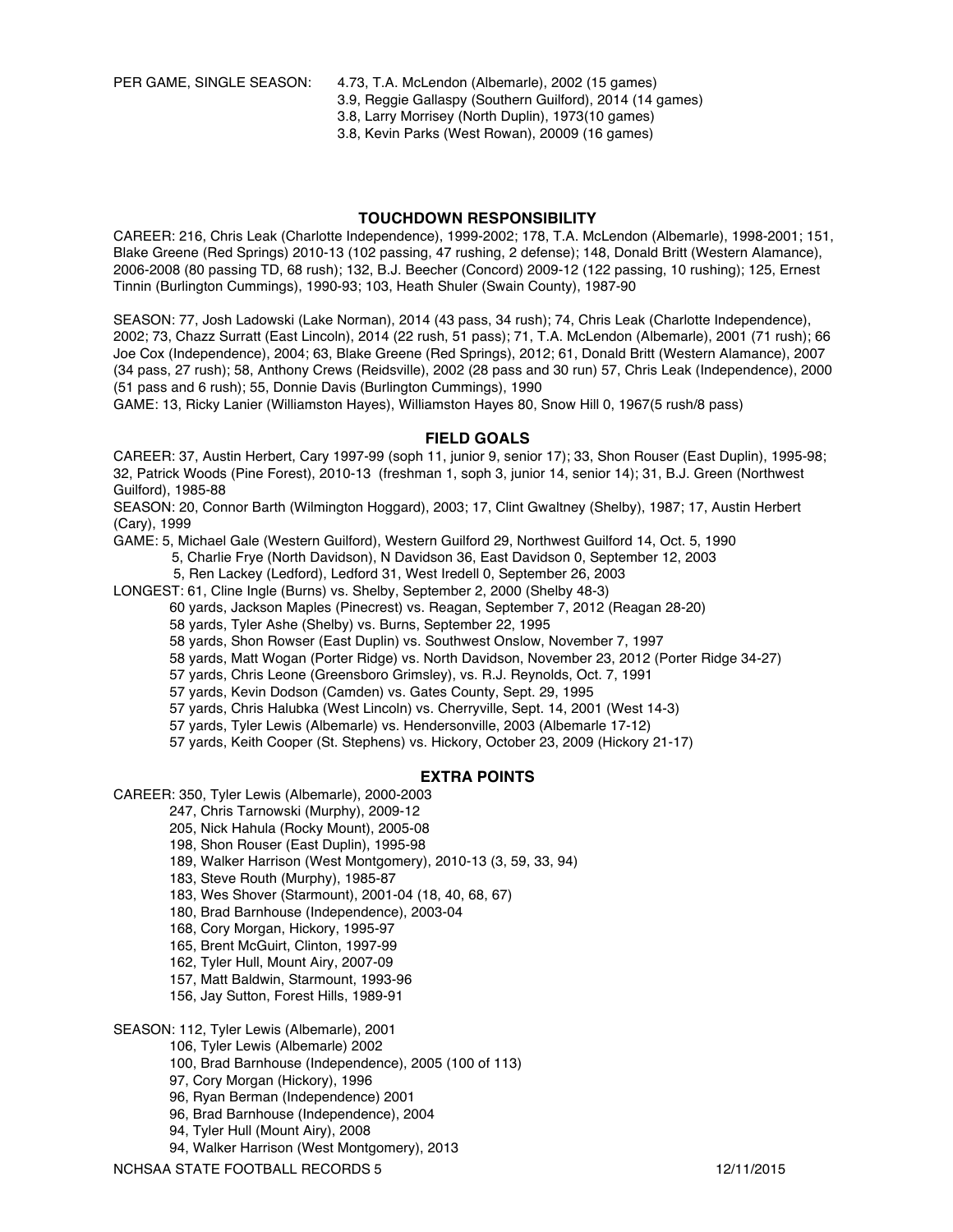- 87, Matt Fields (Independence) 2000
- 83, Steve Routh (Murphy), 1987
- 83, Tyler Lewis, Albemarle, 2003
- 80, Brad Barnhouse (Independence), 2003
- 76, Colton Rouse (Forestview), 2013
- 76. Devon Goble (East Surry), 2015
- 75, Shon Rouser (East Duplin) 1997

GAME: 13, Jay Sutton (Forest Hills) vs. North Stanly, 1990 (Forest Hills 91, North Stanly 6)

CONSECUTIVE: 77,Woody Parrish, Davie County (Nov.19, 2010-Nov. 9, 2012)

67, Ryan Beeson (Ragsdale), 2000-2001;

67,Trey Bridges (Shelby), 1999-2000 (final 17 in '99 and all 50 PAT attempted in 2000)

- 61, Connor Barth (Hoggard), 2002-03
- 57, Tyler McMahan (Olympic), 2009
- 55, Freeman Jones (Bunn), 2012-13
- 51, Russ Shoemaker (Asheboro), 1986-88
- 50, Walker Harrison (West Montgomery), 2011-12
- 47, Tyler Lewis (Albemarle), 2002
- 46, Bradley Pierson, East Duplin, 2002
- 43, Tyler Lewis (Albemarle), 2002
- 41, Alfie Wheeler (Manteo), 2003-2004
- 40, Shon Rouser (East Duplin), 1997

MOST CONVERSION RUNS, SEASON: 31, Dink Hollar (Bandys) 1970 GAME: 7, Dink Hollar (Bandys),1970 (Bandys 62, West Lincoln14)

#### **TOTAL OFFENSE**

CAREER: 16,590 Chris Leak, Independence, 1999-2002 (997 rush, 15,593 pass)

12,310 yards, Ernest Tinnin, Burlington Cummings, 1990-93 (10,836 pass; 1,474 rush)

- 11,816, Blake Greene (Red Springs), 2010-13 (9,036 passing, 2,780 rushing)
- 10,578, Donald Britt (Western Alamance), 2006-08 (6966 passing, 3612 rushing)

9,830 yards, Donnie Davis (Burlington Cummings), 1987-90

SEASON: 5,647, Josh Ladowski (Lake Norman), 2014 (2,019 passing, 3,628 passing); 5,494, Chris Leak (Independence), 2002 (301 rush, 5193 pass); 4,882, Brennan Lewis (East Carteret), 2015 (4,609 pass, 213 rush); 4,820, Donnie Davis (Burlington Cummings), 1990

GAME: 608, Nick DeMuro (Athens Drive) vs. Fuquay-Varina (49-21), October 5, 2007 (565 pass, 43 rushing)

- 585, Chris Leak, (Independence ) vs. North Mecklenburg (77-6), October 18, 2002
- 561, Luke Samples (East Wilkes) vs. Starmount (33-56), October 16, 1998
- 533, Chris Leak (Independence) vs. Butler (37-31), September 30, 2000 (430 pass, 103 rush)
- 527, Brennan Lewis (East Carteret) vs. Southside )62-42), October 23, 2015 (449 pass, 78 rush)
- 521, Daniel Evans (Broughton) vs. Millbrook (49-38), October 31, 2003 (461 pass, 60 rush)
- 517, Donnie Davis (Burlington Cummings), Burlington Cummings 35, Burlington Williams 20, 1990

#### **RUSHING YARDAGE**

| CAREER: |
|---------|
|         |

- 10,895 Kevin Parks (West Rowan), 2006-09 10,241 Toney Baker (Ragsdale), 2001-2004
- 
- 9,038 T.A. McLendon (Albemarle), 1998-2001<br>8,961 Eliiah Hood (Charlotte Catholic), 2010-1: Elijah Hood (Charlotte Catholic), 2010-13
- 8,595 Tommy Henry (Maiden), 2003-06
- (complete listing elsewhere in records)

SEASON: 3,794 Kevin Parks (West Rowan), 2009

- 3,690 Elijah Hood (Charltote Cathloic), 2013
	- 3,478 Andre Brown (Rose), 2003
	- 3,456 Montrell Coley (Goldsboro), 1996
- 3,411 Toney Baker (Ragsdale), 2003
	- (complete listing elsewhere in records)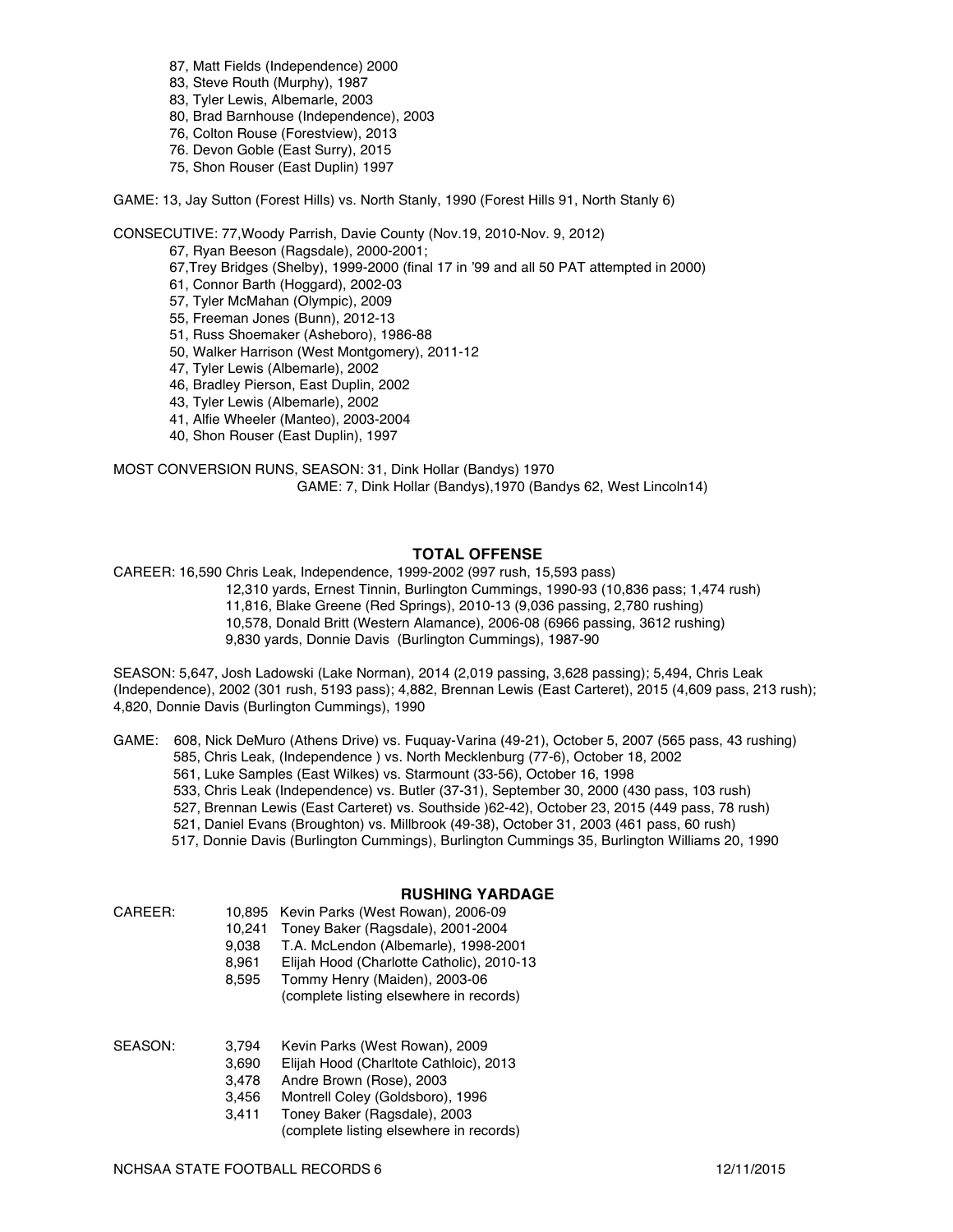REGULAR SEASON GAMES ONLY, YEAR: 3,004, Montrell Coley (Goldsboro) 1996

GAME: 510, T.J. Logan (Northern Guilford) vs. Charlotte Catholic 2012 (3-AA state championship)

PER GAME, SINGLE SEASON: 265.8, Montrell Coley (Goldsboro), 1996; 265.0, Charlie Justice (Asheville Edwards), 

PER GAME, CAREER: 218.6 yards per game, Terrance Kincaid, (McDowell); 213.3, Toney Baker (Ragsdale) 2001- 2004; 209.7, T.J. Logan (Northern Gujlford), 2012

PER ATTEMPT, SINGLE SEASON: 18.63, Charlie Justice (Asheville Edwards), 1942

PER ATTEMPT, CAREER: 14.0, Charlie Justice (Asheville Edwards), 1940-42

#### **INDIVIDUAL RUSHING-- SINGLE GAME**

| 510 | T.J. Logan                |                                                         | Northern Guilford vs. Charlotte Catholic | 2012 | 64-26                     |
|-----|---------------------------|---------------------------------------------------------|------------------------------------------|------|---------------------------|
|     |                           |                                                         |                                          |      | (state 3-AA championship) |
| 505 | Kenny Purvis              | Central Cabarrus vs. Hickory Ridge                      |                                          | 2013 | 63-26                     |
| 490 | Akile Jones               | Lejuene                                                 | vs. Dixon                                | 2011 | 47-30                     |
| 484 | <b>Greg Williams</b>      | Enloe                                                   | vs. Leesville Road                       | 2005 | 42-45                     |
| 463 | Cory Hunter               | Fuquay-Varina                                           | vs. Panther Creek                        | 2009 | $52 - 41$                 |
| 461 | Mike Hill                 | <b>Harnett Central</b>                                  | vs. South Johnston                       | 2003 | 62-28                     |
| 459 | Jager Gardner             | Charles D. Owen vs. Avery                               |                                          | 2013 | 36-27                     |
| 457 | Carter Sharpe             | E.E. Smith                                              | vs. W Forest-Rolesville                  | 2004 | 70-34(playoff)            |
| 457 | <b>Willie Brown</b>       | Murphy                                                  | vs. Swain                                | 1974 | 62-8                      |
| 456 | <b>Albert Funderburke</b> | Sun Valley                                              | vs. Piedmont                             | 2014 | 74-58                     |
| 454 | <b>Nyheim Hines</b>       | Garner                                                  | vs. Jack Britt                           | 2013 | 63-56(playoff)            |
| 448 | Marquise Grizzle          | Currituck                                               | vs. Bertie                               | 2011 | 54-28                     |
| 431 | B.J. Emmons               | Freedom                                                 | vs. East Rowan                           | 2014 | 49-50(playoff)            |
| 431 | <b>Lionel Smith</b>       | <b>Mount Airy</b>                                       | vs. Surry Central                        | 2003 | 34-8                      |
| 428 | Josh Brown                | Crest                                                   | vs. Freedom                              | 2000 | 54-21                     |
| 427 |                           |                                                         |                                          | 1969 | 81-46                     |
| 426 | Larry Beck                | <b>Swain County</b><br>North Buncombe vs. T.C. Roberson | vs. Townes County, GA                    | 1994 | 47-26                     |
|     | Jeremy Laster             |                                                         |                                          | 1992 |                           |
| 425 | Shawn Gibbs               | Charles D. Owen vs. Avery County                        |                                          |      | 41-7                      |
| 425 | <b>Tyler Royal</b>        | North Duplin                                            | vs. Princeton                            | 2012 | 41-20                     |
| 424 | <b>Anthony Saunders</b>   | W. Guilford                                             | vs. Clayton                              | 1996 | 56-12                     |
| 419 | Keion Crossen             | Northampton                                             | vs. Granville Central                    | 2013 | 41-34                     |
| 419 | Joel Evans                | Durham Riverside vs. Cleveland                          |                                          | 2013 | 63-49                     |
| 415 | Jaquil Capel              | W. Montgomery                                           | vs. Monroe                               | 2011 | 49-28                     |
| 414 | Joel McKoy                | <b>Athens Drive</b>                                     | vs. Sanderson                            | 2004 | 39-26                     |
| 414 | Shannon Peppers           | Northwood                                               | vs. Carrboro                             | 2009 | 62-34                     |
| 413 | Rashon Kennedy            | Lee Senior                                              | vs. Southern Lee                         | 2006 | 56-33                     |
| 412 | Demetrius Heath           | North Pitt                                              | vs. South Lenoir                         | 1997 | 61-21                     |
| 412 | Rashad Butler             | Carver                                                  | vs. North Rowan                          | 2015 | 38-14 (playoff)           |
| 410 | Johnny Frasier            | Princeton                                               | vs. North Duplin                         | 2013 | $62 - 6$                  |
| 405 | <b>Montrell Coley</b>     | Goldsboro                                               | vs. New Hanover                          | 1996 | 47-26                     |
| 405 | Donnavan Spencer          | Vance                                                   | vs. A.L. Brown                           | 2014 | 48-35                     |
| 404 | <b>Isaac Marsh</b>        | Cleveland                                               | vs. Southern Wayne                       | 2012 | 53-26                     |
| 402 | <b>Vincent Neclos</b>     | Hendersonville                                          | vs. Murphy                               | 1998 | 47-28                     |
| 402 | Detrez Newsome            | <b>Hoke County</b>                                      | vs. Ashley                               | 2012 | 48-30                     |
| 402 | Aapri Washington, Jr.     |                                                         | Mtn. Island Char. vs. Hickory Grove Chr. | 2014 | 48-14                     |
| 401 | <b>Bobby Crumpler</b>     | Hobbton                                                 | vs. Union                                | 1981 | 42-24                     |
| 401 | <b>Brian Baker</b>        | Harnett Central                                         | vs. Overhills                            | 2009 | 62-33                     |
| 399 | <b>Tim Worley</b>         | Lumberton                                               | vs. West Robeson                         | 1984 | $34 - 16$                 |
| 395 | <b>Bernard Williams</b>   | St. Pauls                                               | vs. West Bladen                          | 2007 | 51-52                     |
| 393 | <b>Manny Deshauteurs</b>  | <b>Brevard</b>                                          | vs. Tuscola                              | 1999 | $38-0$                    |
| 393 | Antonio Williams          | North Stanly                                            | vs. West Stanly                          | 2015 | 44-28                     |
| 392 | John McEachern            | Trinity                                                 | vs. High Point Central                   | 2003 | 27-30                     |
| 391 | Darion Kelly              | Southern Wayne vs. Kinston                              |                                          | 2002 | $31 - 24$                 |
| 391 | Jonathan Williams         | J.H. Rose                                               | vs. Rocky Mount                          | 2006 | 45-21                     |
| 390 | Eric Carter               | Jack Britt                                              | vs. Garner                               | 2013 | 56-63 (playoff)           |
| 389 | Carlos Doggett            | Page                                                    | vs. Grimsley                             | 1997 | 28-20                     |
| 386 | Brandon Isaiah            | Parkland                                                | vs. Southwest Guilford                   | 1999 | 34-28                     |
| 384 | Cody Reece                | Mount Pleasant                                          | vs. North Rowan                          | 2014 | 42-14                     |
| 382 | <b>Terrance Kincaid</b>   | McDowell                                                | vs. East Rutherford                      | 2006 |                           |
| 375 | Demetrius Heath           | North Pitt                                              | vs. Greene Central                       | 1998 | 54-36                     |
| 374 | Cruz Galaviz              | Robbinsville                                            | vs. East Henderson                       | 2013 | 48-26                     |
| 372 | <b>Trevan Davis</b>       | Thomasville                                             | vs. Albemarle                            | 2001 | 29-28                     |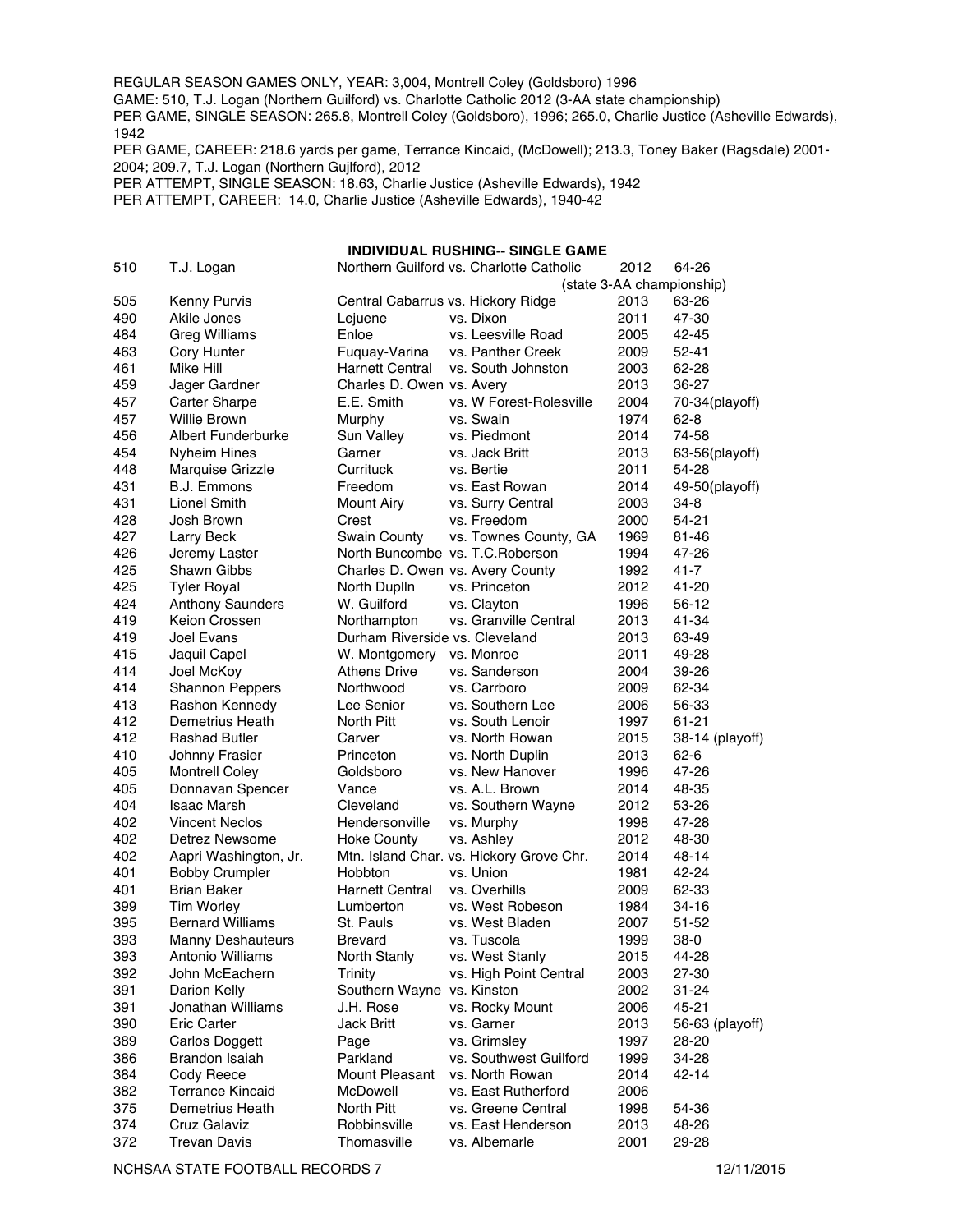| 372 | Josh Wright            | South Stokes                   | vs. East Wilkes                          | 2001 | 45-39           |
|-----|------------------------|--------------------------------|------------------------------------------|------|-----------------|
| 372 | Elijah Hood            |                                | Charlotte Catholic vs Southeast Guilford | 2013 | 56-30 (playoff) |
| 372 | Chris Holmes           | South Iredell                  | vs. West Iredell                         | 2014 | 41-21           |
| 371 | <b>Justin Billips</b>  | <b>Elkin</b>                   | vs. Starmount                            | 2003 | $37 - 7$        |
| 370 | <b>Edward McDuffie</b> | Coats                          | vs. Aurora                               | 1980 | $38-18$         |
| 370 | <b>Brett Neller</b>    | Lejeune                        | vs. Union                                | 2001 | 34-8            |
| 369 | <b>Brian Williams</b>  | <b>SW Guilford</b>             | vs. Cummings                             | 1996 | $46 - 14$       |
| 368 | Alan Atwater           | Southern Nash                  | vs. Harnett Central                      | 2002 | 48-47           |
| 367 | Corey Terry            | <b>Warren County</b>           | vs. Southern Vance                       | 1993 | $28 - 7$        |
| 367 | <b>Bobby Crumpler</b>  | <b>Hobbton</b>                 | vs. Union                                | 1982 | 56-20           |
| 366 | Nigel Blue             | Lee                            | vs. Green Hope                           | 2001 | 49-13           |
| 365 | Mike Atkinson          | Princeton                      | vs. North Moore                          | 1980 | $90 - 14$       |
| 363 | Jhaquille Hankerson    | Cox Mill                       | vs. Central Cabarrus                     | 2009 | $30-13$         |
| 363 | <b>Trevan Davis</b>    | Thomasville                    | vs. Albemarle                            | 2001 | 29-28           |
| 363 | Sean Parker            |                                | Southern Durham vs. South Johnston       | 1986 | $34-0$          |
| 363 | Jeremy Arrington       | Louisburg                      | vs. Northampton-West                     | 1999 | $14 - 20$       |
| 363 | Rocky Reid             | Concord                        | vs. Cox Mill                             | 2014 |                 |
| 361 | Antonio Williams       | North Stanly                   | vs. Sun Valley                           | 2015 | 38-63           |
| 358 | <b>Tyrek White</b>     | North Iredell                  | vs. St. Stephens                         | 1999 | 43-26           |
| 356 | <b>Kevin Parks</b>     | West Rowan                     | vs. Jesse Carson                         | 2009 | 69-14           |
| 354 | <b>Brian Clemmons</b>  | Crest                          | vs. Watauga                              | 1997 |                 |
| 354 | Jeremy Arrington       | Louisburg                      | vs. Weldon                               | 1999 |                 |
| 354 | <b>Brian Baltimore</b> | Hickory Ridge                  | vs. Jay Robinson                         | 2010 | 28-26           |
| 354 | Reggie Gallasby        |                                | Southern Guilford vs. Greensboro Smith   | 2014 | 58-18           |
| 353 | Kaliym Hazel           | East Columbus                  | vs. St. Pauls                            | 1999 | $15 - 14$       |
| 351 | Nick Green             | South Brunswick vs. Whiteville |                                          | 2000 | $51 - 31$       |
| 350 | <b>Montrell Coley</b>  | Goldsboro                      | vs. Jacksonville                         | 1996 | $30 - 22$       |
| 350 | <b>Malik Simmons</b>   | Dixon                          | vs. Croatan                              | 2013 | 62-57           |
|     |                        |                                |                                          |      |                 |

#### **RUSHING TOUCHDOWNS**

CAREER: 170, T.A. McLendon (Albemarle), 1998-2001

158, Kevin Parks (West Rowan) 2006-09

147, Elijah Hood (Charlotte Catholic), 2010-13

125,Tommy Henry (Maiden), 2003-06

100, Anthony Saunders (Asheboro/Western Guilford) 1993-96

98, Reggie Gallaspy (Southern Guilford), 2014

 96, Corey Alexander (Mooresville) 1994-97; 93, Marvin Beamon (Gates County), 1999-2002; 92, Mike Atkinson (Princeton), 1977-80; 92, Terence Stokes (Bunn) 1992-94; 91, Manny Deshauteurs (Brevard), 1996-99

SEASON: 68, T.A. McLendon (Albemarle), 2001

59, Kevin Parks (West Rowan), 2009

53, Elijah Hood (Charlotte Catholic), 2013

52, Reggie Gallaspy (Southern Guilford), 2014

49, Nyheim Hine (Garner), 2013

48, Elijah Hood (Charfotte Catholic), 2012

47, Anthony Barbour (Garner), 1987

44, Andrew Courman (East Carteret), 2006

43, Vishone Kennion (East Duplin), 1997

42, Manny Deshauteurs (Brevard), 1999

40, Montrell Coley (Goldsboro), 1996

39, William Brown (East Duplin), 1998

39, Rocky Reid (Concord), 2013

37, Vincent Neclos (Hendersonville), 1998

37, Akile Jones (Lejeune), 2011

GAME: 8, Mike Hill (Harnett Central), October 16, 2003; Central 62, South Johnston 28 (distances of 42,22,13,25,61,12,23,85)

8, T.J. Logan (Northern Guilford), December 1, 2012 (3-AA state championship), Northern Guilford 64, Charlotte Catholic 26 (distances of 46, 27, 80, 85, 19, 14, 82, 73)

7, T.A. McLendon (Albemarle), Albemarle 66, Wallace-Rose Hill 28, 1-AA championship 2001

7, Ricky Dozier (Tarboro), Tarboro 62, Washington 32, 1984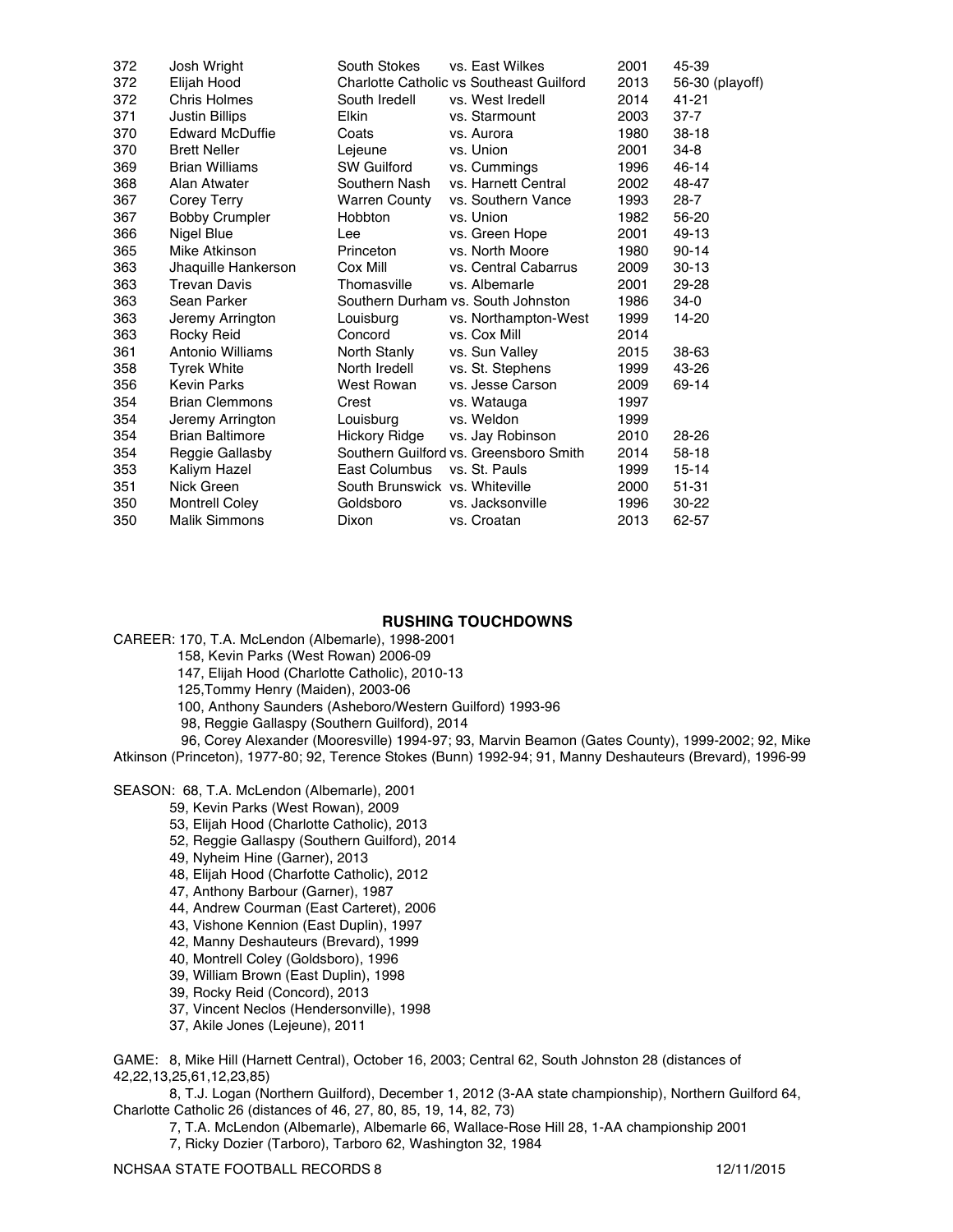- 7, Norman "Pinky "James (Hickory), Hickory 121, Newton 0, 1930
- 7, Bernard Henry (Anson) 1994
- 7, Anthony Saunders (Western Guilford), 1996 Western 59, Eastern Guilford 0
- 7, Josh Brown (Crest), on October 6, 2000 vs. Morganton Freedom (Crest 54, Freedom 21)
- 7, Darrien Burch (Hickory), Hickory 74, West Caldwell 20, October 26, 2007
- 7, Shannon Peppers (Northwood), Northwood 62, Carrboro 34, October 16, 2009
- 7, LaChaston Smith (South Iredell) vs. West Lincoln on November 2, 2012 (South Iredell 69-15)
- 7, Nyheim Hines (Garner) vs. Jack Britt on November 22, 2013 (Garner 63-56)
- 7, Montel Goods (Northwood) vs. Carrboro on September 11, 2015 (Northwood 63-0)

#### **YARDS PER TOUCHDOWN CARRY**

CAREER: 45.3 yards, Terrance Kincaid (McDowell) 2006-07 (47 TD, 2,129 yards on those scoring runs) 33.4, Jerry Tolley (Edenton)

SEASON: 51.4 Dickie Foster (Granite Falls) 1956

43.79, Milton Shaw (North Edgecombe), 1991 (14 TDs, 613 yards)

42.3, Jerry Tolley (Edenton)

37.5, Jordan Ford (Rocky Mount), 2008 (10 TD, 375 yards)

36.73, Charlie Justice (Asheville Edwards), 1942

#### **100-YARD GAMES**

CAREER: 55, Kevin Parks (West Rowan), 2006-09

44, Tommy Henry (Maiden), 2003-06

41, T.A. McLendon (Albemarle), 1999-2001

40, Anthony Saunders (Asheboro/Western Guilford) 1993-96

38, Antoine Ikard (Maiden), 1989-92

SEASON: 16, Kevin Parks (West Rowan), 2009; 16, Rocky Reid (Concord), 2013; 15, T.A. McLendon (Albemarle), 2001; 15, Anthony Barbour (Garner), 1987; 14, Antoine Ikard (Maiden), 1992; 14, Jamel Patterson (Hickory), 1996; 14, Vincent Neclos, Hendersonville, 1998; 14, William Brown (East Duplin), 1998; 13, Manny Deshauteurs (Brevard), 1999; 13, Marvin Beamon (Gates County) 1999-2002; 13, Reggie Gallaspy (Southern Guilford), 2014

CONSECUTIVE: 24, Milton Shaw (North Edgecombe), 1990-91

#### **ATTEMPTS**

CAREER: 1,370, Kevin Parks (West Rowan), 2006-09

1,132,Anthony Saunders (Asheboro/Western Guilford) 1993-96

1,028, Toney Baker (Jamestown Ragsdale), 2001-2004

973, Marvin Beamon (Gates County), 1999-2002;

948, Chris Ramseur (Maiden), 1993-96

- 934, Ian Bosley (South Granville), 2006-09
- 929, Mike Atkinson (Princeton), 1977-80

SEASON: 464, Josh Meadows (A.C. Reynolds), 2000

- 457, Cody Reece (Mount Pleasant), 2014
- 432, Rocky Reid (Concord), 2013
- 423, Cedric Shuford (Maiden), 1998
- 407, Kevin Parks (West Rowan), 2009
- 399, William Brown (East Duplin), 1998
- 396, Vincent Neclos (Hendersonville), 1998
- 384, Anthony Moore, Mount Airy 1996
- 377, Anthony Saunders (Western Guilford), 1996
- 363, Mike Atkinson (Princeton), 1979
- 359, Chris Ramseur (Maiden), 1995; 355, Antoine Ikard (Maiden), 1992

GAME: 57, Bernard Williams (St. Pauls) on October 5, 2007 vs. West Bladen (West Bladen 52-51) 54, Bryan Sanders (Bessemer City), 1997 (for 262 yards vs. Cherryville November 8, 1997) 52,Jeremy Arrington (Louisburg), 1999 (for 363 yards vs. Northampton-West on October 8, 1999, NH-W 20-

14)

51, Cody Reece (Mount Pleasant) on September 4, 2015 (for 286 yards vs. Cox Mill (Mount Pleasant 35-24) 50, Trevan Davis (Thomasville), 2001 (for 363 vs. Albemarle on November 9, 2001 (Thomasville 29-28)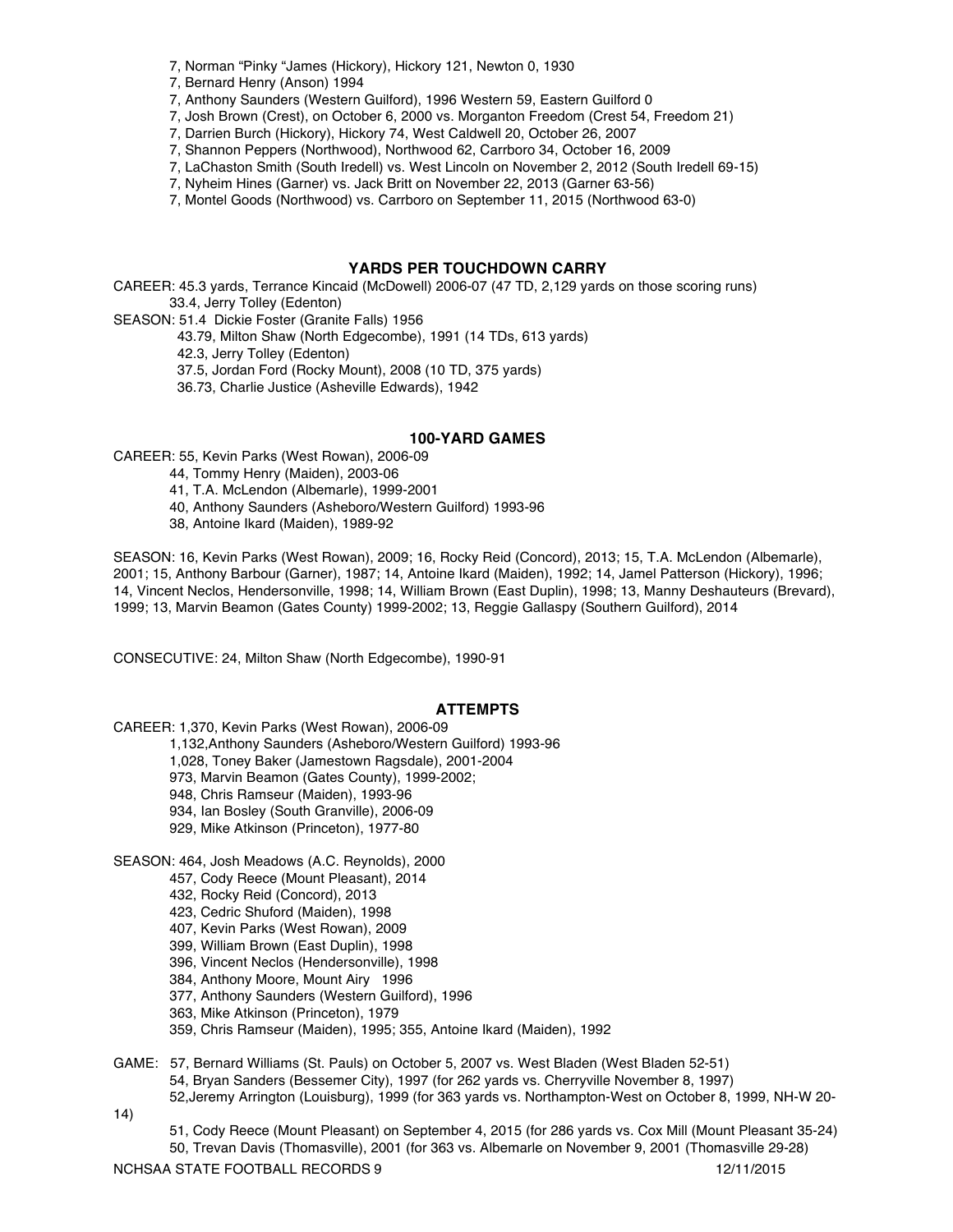- 49, William Brown (East Duplin), 183 yards vs. Warren County 1998 (ED 29-21)
- 49, Mike Atkinson (Princeton), 248 yds., Princeton vs. Manteo, 1979;
- 48, Andy Gentile (Southeast Guilford), 305 vs. East Forsyth 2000

46, Bob Bradley, Enka vs. Clyde Erwin (date unavailable, Erwin 63-41); 45, Josh Meadows, A.C. Reynolds vs. Clyde Erwin 200 (239 yards, ACR 28-21); 45, Fred Staton, West Charlotte (vs. David Butler, 1999 (277 yards, West 17-10); 45, Brandon Isaiah, Winston-Salem Parkland vs. Fike, 1999 (Parkland 32-31); 44, William Cooper (East Duplin) vs. Pender 1986 (284 yards); 44, Josh Meadows, A.C. Reynolds vs. R.J. Reynolds (207 yards) RJR 17- 14, 2000; 44, Brian Baltimore (Hickory Ridge) vs. North Forsyth on November 13, 2009, Hickory Ridge 25-6); 42, William Brown, East Duplin, 1998 vs. St. Pauls (322 yards); 42, Ricky Boykin (Terry Sanford) vs. E.E. Smith (119 yards, EE 48-7), 2003;41, Dusty Powell (East Burke) vs. South Caldwell , 1999 (212 yards, East Burke 20-7); 41, Tony Shepard (Topsail) vs. Lejeune 1999; 41, Tony Mills (Sanford Central) vs. Rocky Mount, 1963 (221 yards, Sanford Central 28-0); 41, Tyler Royal (North Duplin) vs. Princeton, 2012 (425 yards, North Duplin 41-20); 41, Rocky Reid (Concord) vs. Havelock on December 14, 2013 (224 yards in state 3-AA championship, Havelock 21-13)

#### **MOST GAMES PLAYED**

61, Bo Jordan, Western Alamance (2002-05, started every game)

59, D.J. Bannerman, Wallace-Rose Hill (2009-12, 14-2, 16-0, 13-2, 7-5, started all but one game)

- 58, Shamar Finney, Crest, 1994-97 (15-0, 12-2, 14-0-1, 11-3, started every game)
- 58, Matt Woodlief, Bandys, 2001-2004 (7-6, 14-2, 13-3. 11-4)

#### **PASSING YARDAGE**

CAREER: 15,593, Chris Leak (Charlotte Independence), 1999-2002; 12,078, Connor Mitch (Raleigh Wakefield),

- 2009-12; 10,836, Ernest Tinnen (Burlington Cummings), 1990-93
- SEASON: 5,193, Chris Leak (Independence), 2002

GAME*:* 667, Connor Mitch (Wakefield) vs. Broughton, October 19, 2012 (Wakefield 70-42)

659, Clay Vick (Leesville Road) vs. Panther Creek on August 28, 2015 (Leesville Road 54-48)

- 605, Connor Mitch (Wakefield) vs. Leesville Road, September 29, 2011 (Leesville Road 67-58)
- 604, Connor Mitch (Wakefield) vs. Garner, November 9, 2012 (Garner 76-34)
- 600, Will Cooper (Broughton) vs. Raleigh Wakefield, October 28, 2010 (Wakefield 45-42)
- 585, Chris Leak (Independence) vs. North Mecklenburg, October 18, 2002 (Independence 77-6)
- 571, Dom Samson (Panther Creek vs. Apex, October 23, 2015 (Apex 55-52)
- 565, Nick DeMuro (Athens Drive) vs. Fuquay-Varina, October 5, 2007 (Athens Drive 49-21)
- 561, Luke Samples (East Wilkes) vs. Starmount, October 16, 1998 (Starmount 56-33)
- 511, Donnie Davis (Burlington Cummings) vs. Williams, 1990 (Cummings 35-20)
- 507, Taylor McCurry (Enka), vs. Asheville on October 15, 2010 (Asheville 63-30)
- 501, Ti Pinnix (Northwood) vs. Southern Lee on August 30, 2013 (Northwood 56-31)
- 495, Michael Schmidt (Hendersonville) vs. Mountain Heritage on September 26, 2014 (Mountain Heritage

#### (46-43)

- 491, Darquez Lee (Shelby) vs. East Burke, October 5, 2015 (Shelby 62-22)
- 488, Drew Davis (East Chapel Hill) vs. Jordan on September 16, 2011 (East Chapel Hill 62-49)
- 487, Daniel Light (North Davidson), vs. Davie, November 8, 2002 (Davie 26-24)
- 482, Darquez Lee (Shelby) vs. A.C. Reynolds, August 28, 2015 (Shelby 56-39)
- 481, Mark Maye (Independence) vs. West Mecklenburg, 1982 (Independence 40-39)
- 475, Luke Samples (East Wilkes) vs. East Surry on November 6, 1998 (East Surry 52-38)
- 474, Dom Samson (Panther Creek) vs. Leesville Road on August 28, 2015 (Leesville Road 54-48)
- 468, Andrew Colburn (Croatan) vs. Dixon on October 11, 2013 (Dixon 62-57)
- 464, Connor Mitch (Wakefield) vs. Sanderson (57-20), September 14, 2012 (Wakefield 57-20)
- 461, Daniel Evans (Broughton) vs. Millbrook on October 31, 2003 (Broughton (49-38)
- 460, Chris Leak (Independence) vs. David Butler on Sept.29, 2000 (Independence 37-31)

#### **PASSING ATTEMPTS**

- CAREER: 1,745 Chris Leak (Charlotte Independence), 1999-02
	- 1,384 Connor Mitch (Raleigh Wakefield), 2009-12
	- 1,330 Daniel Evans (Raleigh Broughton), 2001-03
	- 1,214 Ernest Tinnen (Burlington Cummings), 1990-93
	- 1,145 B.J. Beecher (Concord), 2009-12
		- 910, Jed Galloway (Roxboro Person), 1987-90
		- 898, Donnie Davis (Burlington Cummings), 1987-90
		- 847, Brennan Lewis (East Carteret), 2013-15
	- 841, Freddie Parker (Burlington Cummings), 1993-95

NCHSAA STATE FOOTBALL RECORDS 10 12/11/2015 SEASON: 584, Chris Leak (Charlotte Independence), 2002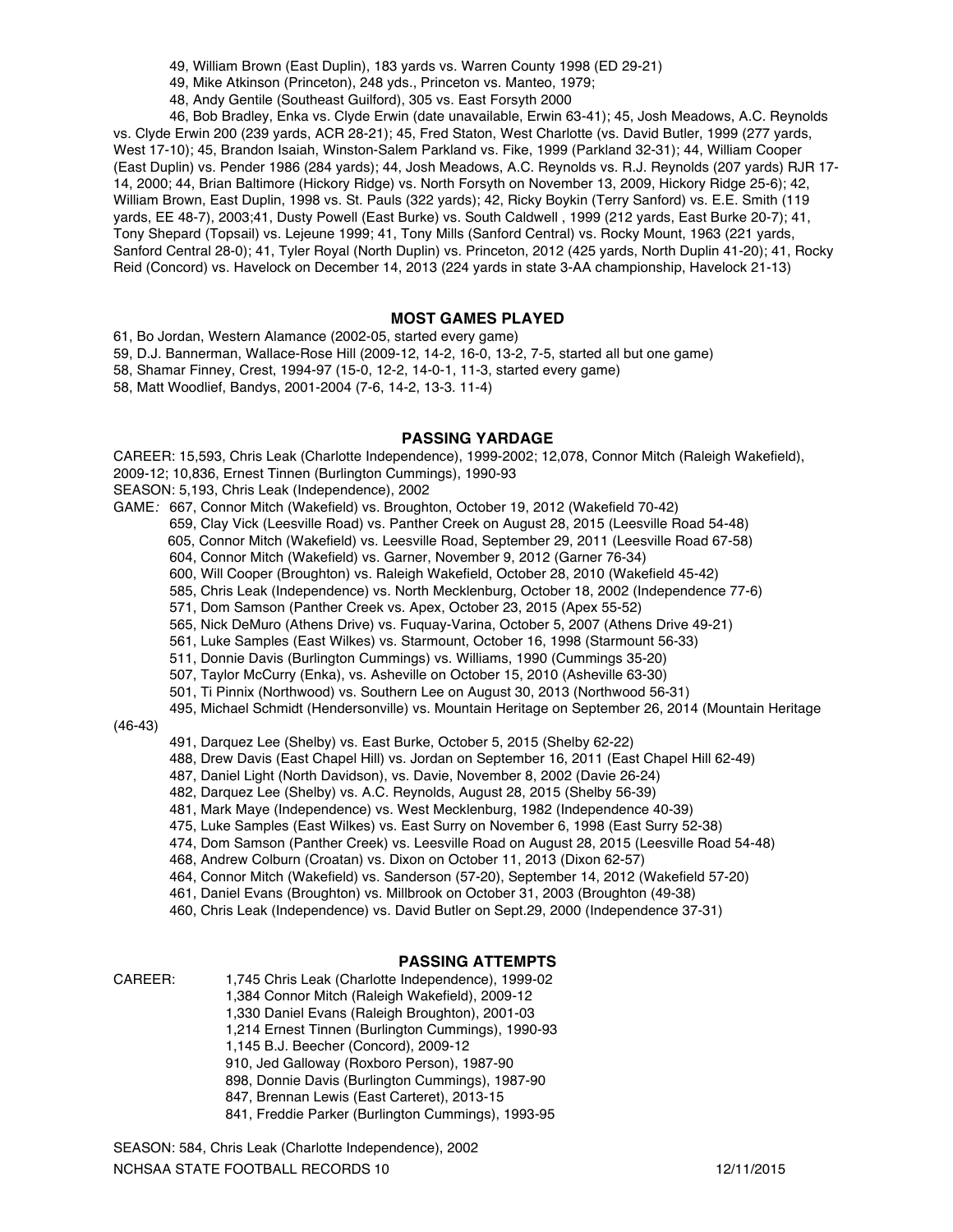- 538, Freddie Parker (Burlington Cummings), 1995
- 523, Drew Davis (East Chapel Hill), 2011
- 503, Connor Mitch (Wakefield), 2012
- 480, Chris Leak (Independence), 2000
- 473, Daniel Evans (Raleigh Broughton), 2003
- 453, Chris Leak (Independence), 2001
- 445, Jed Galloway (Roxboro Person), 1990
- 437, Ernest Tinnen (Burlington Cummings), 1992

GAME: 66, Connor Mitch (Wakefield) vs. Leesville Road (58-67), September 29, 2011

- 65, Daniel Evans (Raleigh Broughton) vs. Raleigh Millbrook, November 9, 2001 (Millbrook 24-14)
- 64, Luke Samples (East Wilkes) vs. East Surry, November 5, 1998 (East Surry 52-38)
- 62, Drew Davis (East Chapel Hill) vs. Southern Durham, October 14, 2011 (Southern 71-27)
- 62, Connor Mitch (Wakefield) vs. Garner, November 9, 2012 (Garner 76-34)
- 60, Drew Davis (East Chapel Hill) vs. Carrboro, September 9, 2011 (Carrboro 44-25)
- 59. Chad Vick (Leesville Road) vs. Panther Creek, August 28, 2015 (Leesville 54-480
- 58, Zack Wilcox (West Bladen) vs. Terry Sanford on October 26, 2012 (Terry Sanford 44-20)
- 57, Scott Hockaday (South Johnston) vs. Harnett Central, October 22, 2004 (Central 63-9)
- 57, Connor Mitch (Wakefield) vs. Broughton (Wakefield 70-42), October 19, 2012
- 55, Garrett Leatham (Middle Creek) vs. Garner, September 3, 2010 (Garner 26-16)
- 54, Nick DeMuro (Athens Drive) vs. Fuquay-Varina, October 5, 2007 (Athens 49-21)
- 54, Ray Stanifer (Porter Ridge) vs. Concord, September 29, 2008 (Concord 28-24)
- 54, Drew Davis (East Chapel Hill) vs. Jordan, September 16, 2011 (East Chapel Hill 62-49)
- 53, Buddy Fuller (Lumberton) vs. Scotland, 2001
- 53, Anthony McMillan (Central Davidson 27, South Iredell 34), 1990
- 53, Octavius Joyner (Wilson Beddingfield) vs. High Point Andrews, 1992
- 53, Chris Leak (Independence) vs. David Butler, 2000 (Independence 37-31)
- 53, Samuel Wyrick (East Rowan) vs. South Point, November 28, 2014 (South Point 42-32)
- 52, Drew Davis (East Chapel Hill) vs. Chapel Hill, August 26, 2011 (Chapel Hill 31-10)
- 52, Dom Samson (Panther Creek) vs. Apex, October 23, 2015 (Apex 55-52)
- 51, Brent Wilson (Wilkes Central) vs. Hickory, 1994 (Hickory 38-20)
- 51, Freddie Parker (Burlington Cummings) vs. Eastern Alamance, 1995 (Cummings 29-25)
- 51, Daniel Evans (Raleigh Broughton) vs. Raleigh Millbrook, October 31, 2003 (Broughton 49-38)
- 51, Ryan Stell (Western Guilford) vs. Ragsdale, September 11, 2004 (Western 43-42)
- 50, Roney Harris (Rocky Mount) vs. Northeastern 1983 (Northeastern 41-12)
- 50, Garrett Leatham (Middle Creek) vs. Lee Senior on October 8, 2010 (Middle Creek 21-20)

#### **PASSING COMPLETIONS**

- CAREER: 1,013, Chris Leak (Charlotte Independence), 1999-02
	- 807, Connor Mitch (Raleigh Sanderson), 2009-12
	- 757, Daniel Evans (Raleigh Broughton), 2001-03
	- 656, B.J. Beecher (Concord), 2009-12
	- 585, Ernest Tinnin (Burlington Cummings), 1990-93
	- 566, Donnie Davis (Burlington Cummings), 1987-90
- SEASON: 336, Chris Leak (Charlotte Independence) 2002
	- 323, Drew Davis (East Chapel Hill), 2011
	- 307, Connor Mitch (Wakefield), 2012
	- 296, Chris Leak (Charlotte Independence) 2001
	- 280, Donnie Davis (Burlington Cummings), 1990
- GAME: 43, Drew Davis (East Chapel Hill) vs. Carrboro on September 9, 2011 (Carrboro 44-25)
	- 42, Drew Davis (East Chapel Hill) vs. Southern Durham, October 14, 2011 (Southern 71-27)
	- 40, Ray Stanifer (Porter Ridge) vs. Concord on September 29, 2008 (Concord 28-24)
	- 39, Zack Wilcox (West Bladen) vs. Terry Sanford on October 26, 2012 (Terry Sanford 44-20)
	- 38, Connor Mitch (Wakefield) vs. Leesville Road on September 29, 2011 (Leesville 67-58)
	- 38, Chad Vick (Leesville Road) vs. Panther Creek on August 28, 2015 (Leesville Road 54-48)
	- 37, Connor Mitch (Wakefield) vs. Broughton (70-42), October 19, 2012
	- 37, Drew Davis (East Chapel Hill) vs. Jordan on September 16, 2011 (East Chapel Hill 62-49)
	- 36, Dom Samson (Panther Creek) vs. Apex, October 23, 2015 (Apex 55-52)
	- 35, Nick DeMuro (Athens Drive) vs. Fuquay-Varina on October 5, 2007 (Athens 49-21)
	- 34, Luke Samples (East Wilkes) vs. East Surry on November 6, 1998 (East Surry 52-38)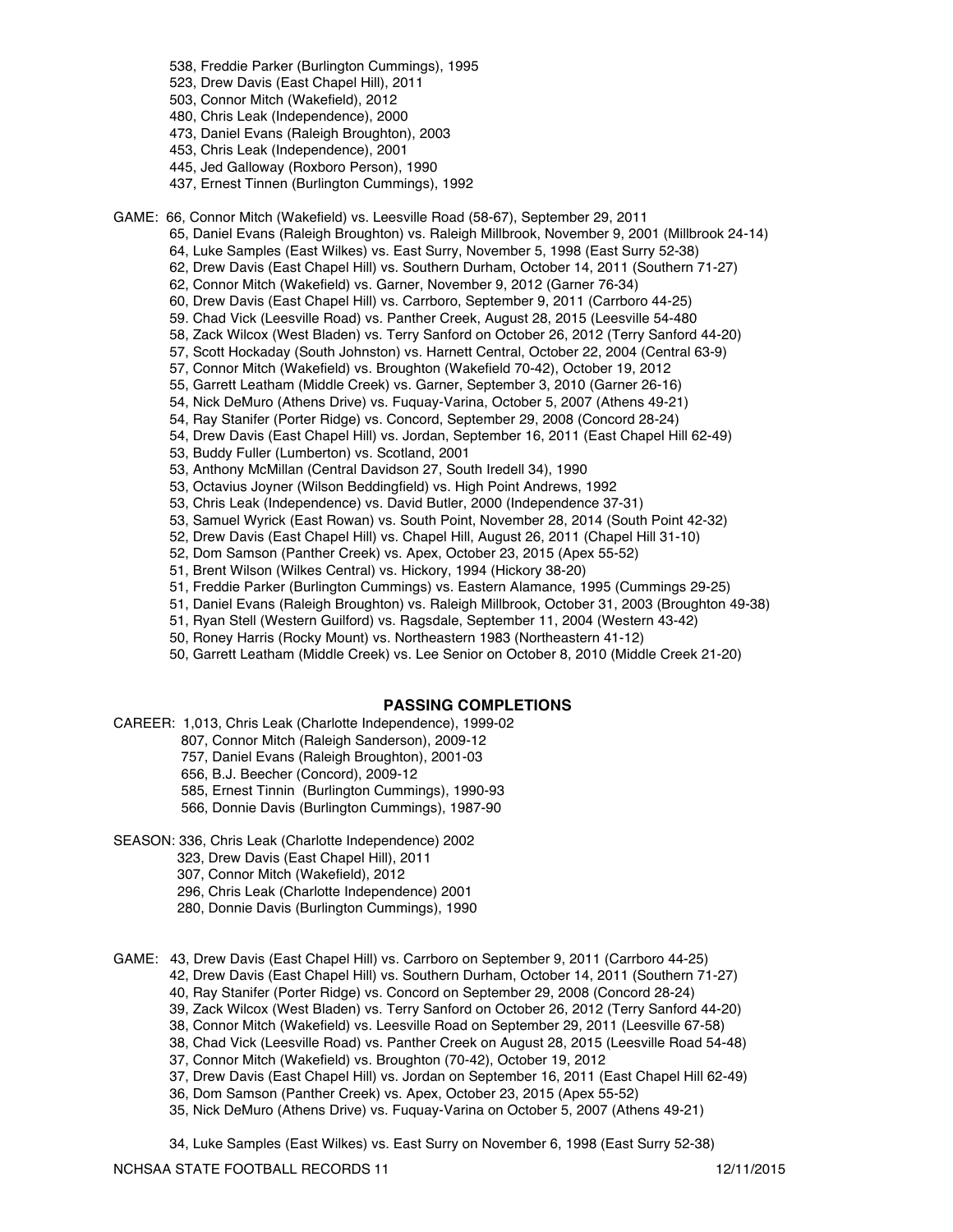- 34, Daniel Evans (Raleigh Broughton) vs. Raleigh Millbrook on October 31, 2003 (Broughton 49-38)
- 34, Scott Hockaday (South Johnston) vs. Harnett Central on October 22, 2004 (Central 63-9)
- 34, Samuel Wyrick (East Rowan) vs. South Point on November 28, 2014 (South Point 42-32)
- 33, Chris Leak (Independence) vs. Hopewell on November 1, 2002 (Independence 54-6)
- 33, Will Cooper (Broughton) vs. Wakefield on October 28, 2010 (Wakefield 45-42)
- 33, Garrett Leatham (Middle Creek) vs. Lee Senior on October 8, 2010 (Middle Creek 21-20)
- 32, Daniel Evans (Raleigh Broughton) vs. Raleigh Millbrook on November 9, 2001 (Millbrook 24-14)
- 32, Freddie Parker, (Burlington Cummings) vs. Eastern Alamance on Sept. 29, 1995
- 32, Logan Bradley (Gastonia Forestview ) vs. South Point on October 18, 2013 (South Point 49-34)
- 31, Drew Davis (East Chapel Hill) vs. Cedar Ridge, September 2, 2011 (Cedar Ridge 48-34)
- 31, Drew Davis (East Chapel Hill) vs. Durham Riverside, September 23, 2011 (East Chapel Hill 35-28)
- 31, Connor Mitch (Wakefield) vs. Sanderson, September 14, 2012 (Wakefield 57-20)
- 30, David Green (West Charlotte) vs. East Gaston 1992
- 30, Garrett Leatham (Middle Creek) vs. Garner, September 3, 2010 (Garner 26-16)
- 30, Drew Davis (East Chapel Hill) vs. Chapel Hill, August 26, 2011 (Chapel Hill 31-10)
- 30, Drew Davis (East Chapel Hill) vs. Northern Durham, October 7, 2011 (Northern 44-21)

CAREER PERCENTAGE (600 attempts): 64.6, Donnie Davis (Burlington Cummings), 1987-90 (556 of 861) SEASON PERCENTAGE (275 attempts): 71.1 percent, Payton Brady (East Lincoln), 2006 (249 of 350); 69.0 percent, Brennan Lewis (East Carteret)m 2015; 67.8, Donnie Davis (Burlington Cummings), 1990(280 of 413)

#### **TOUCHDOWN PASSES**

- CAREER: 185, Chris Leak, Charlotte Independence, 1999-2002
	- 153, Connor Mitch, Raleigh Sanderson, 2009-12
	- 122, B.J. Beecher, Concord, 2009-12
	- 116, Drew Williamson, Burlington Cummings, 1999-2002
	- 112, Joe Cox (Charlotte Independence) 2002-04
	- 104, Daniel Evans (Raleigh Broughton), 2001-03
	- 102, Ernest Tinnen (Burlington Cummings), 1990-93
- SEASON: 66, Joe Cox (Charlotte Independence), 2004
	- 64, Chris Leak (Charlotte Independence), 2002
		- 63, Connor Mitch (Wakefield), 2012
		- 57, Chris Leak (Charlotte Independence), 2001
		- 51, Chris Leak (Charlotte Independence), 2000
		- 51, Blake Greene (Red Springs), 2012
		- 51, Chazz Surratt (East Lincoln), 2014
		- 50, B.J. Beecher (Concord), 2012
		- 46, Brennan Lewis (East Carteret), 2015
		- 45, Donnie Davis, (Burlington Cummings), 1990
- GAME: 9, Connor Mitch (Wakefield) vs. Broughton on October 19, 2012 (Wakefield 70-42)
	- 8, Ricky Lanier (Williamston Hayes), Williamston Hayes 80, Snow Hill 0, 1966
		- 8, Cory Holt (Lexington) vs. West Stokes, 2001 (70-20)
		- 8, Chris Leak (Charlotte Independence), Oct. 18, 2002 (Independence 77-6 vs. North Mecklenburg)
		- 8, Joe Cox (Charlotte Independence), 2004 vs. East Mecklenburg
	- 7, Chris Leak (Charlotte Independence), Sept.15, 2000 (Independence 76-40)
	- 7, Buddy Fuller (Lumberton) vs. St. Pauls on August 24, 2001 (Lumberton 53-40)
	- 7, Ben Lastra (Cherryville) vs. North Lincoln on October 31, 2003 (Cherryville 63-7)
	- 7, Connor Mitch (Wakefield) vs. Leesville Road on September 29, 2011 (Leesville 67-58)
	- 7, Connor Mitch (Wakefield) vs. Enloe on October 14, 2011 (Wakefield 57-45)
	- 7, Connor Mitch (Wakefield) vs. Sanderson on September 14, 2012 (Wakefield 57-20)
	- 7, B.J .Beecher (Concord) vs. West Charlotte on August 17, 2012 (Concord 62-35)
	- 7, Jerrod Neal (Fairmont) vs, East Bladen on August 23, 2013 (Fairmont 58-56)
	- 7, Don Samson (Panther Creek) vs. Leesville Road on August 28, 2015 (Leesville 54-48)
	- 7, Darquez Lee (Shelby) vs. East Burke on October 5, 2015 (Shelby 62-22)
	- 7, Peter Ingle (Bishop McGuinness) vs. Winston-Salem Prep on October 5, 2015 (Prep 72-65)
	- 7, Brennan Lewis (East Carteret) vs. Lejeune on October 16, 2015 (East Carteret 62-14)

LONG: 99 held by many

#### **RECEPTIONS**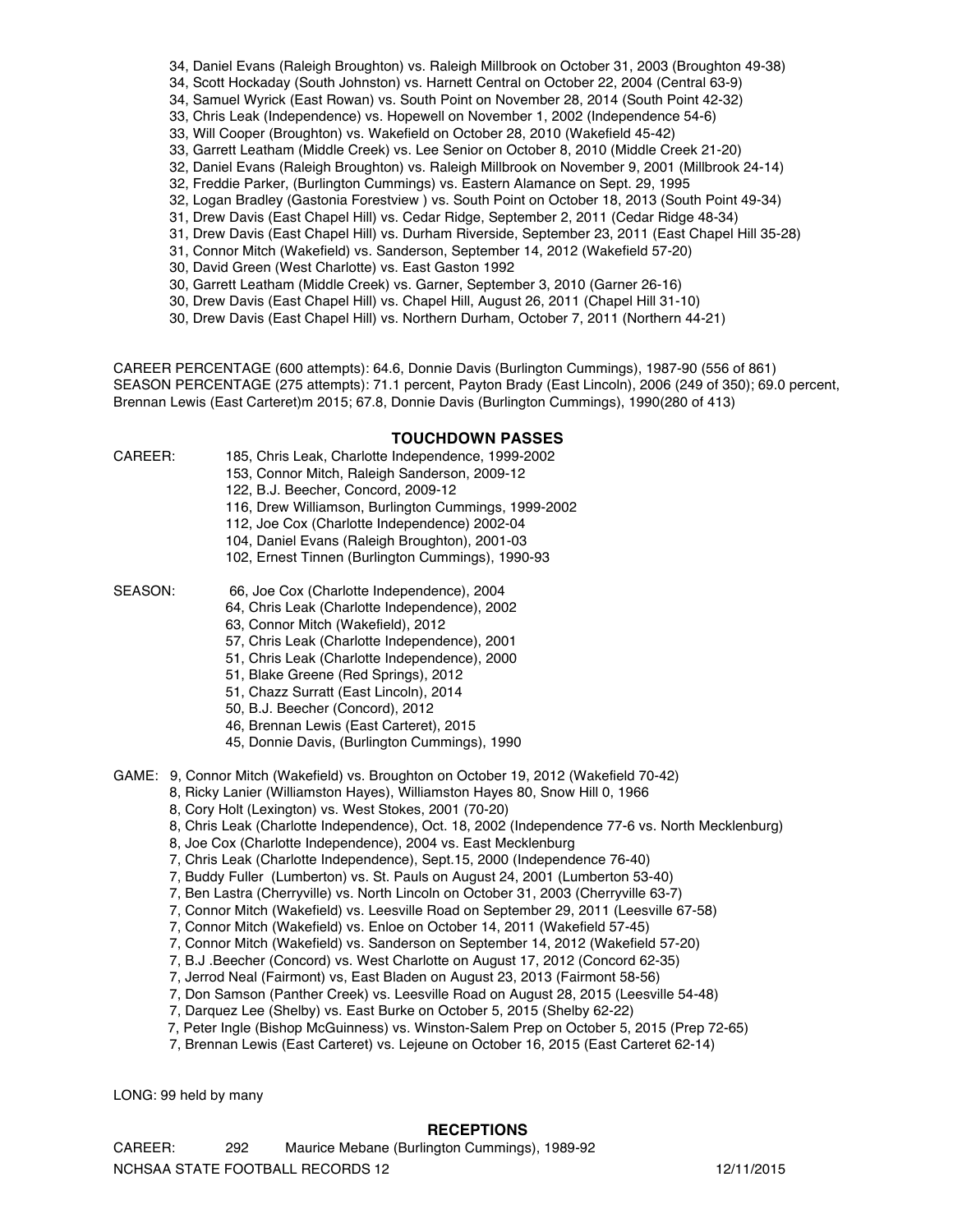- 274 Mohamed Massaquoi (Charlotte Independence) 2001-04
- 255 Damien Linson (Plymouth) 1999-2002
- 210 Josh Johnson (Avery) 2003-05
- 209 Jerome Simpson (Reidsville), 2001-04
- 207 Mario Raley (Charlotte Independence), 2001-02
- 195 Na Brown (Reidsville), 1992-94
- 189 Alex Moore (East Chapel Hill0, 2010-11
- 182 Kyle Garland (Robbinsville), 2002-04
- 180 Seth Wyrick (East Rowan), 2012-14
- 176 Damien Linson (Plymouth), 1999-2001
- 174 Ray Griffis (Burlington Cummings) 1988-89
- 166 Steve Shipp (West Charlotte), 1994-96
- 160 Mike Mason (Rocky Mount), 2000-2002
- 160 Kyle Garland (Robbinsville) 2002-03
- 148 Levon Curtis, (Western Alamance), 2006-08
- 155 Phillip Bohanon (Enka), 1999-01
- 155 Mykelti Armstrong (Forestview), 2011-13
- 154 Carl Pickens (Murphy), 1985-87
- 153 Maurice Staley (West Charlotte), 1991-93
- 153 Phillip Barren (Athens Drive) 2005-08

SEASON: 125, Alex Moore (East Chapel Hill), 2011; 113, Deangelo Ruffin (South Johnston) 2004; 111, Jordan Fieulleteau (Wakefield), 2012; 108, Justin Call (East Wilkes), 1998; 107, Mario Raley (Charlotte Independence), 2000; 106, Maurice Mebane (Burlington Cummings), 1991; 103, Maurice Mebane (Burlington Cummings), 1992; 101, Josh Johnson (Avery) 2005; 101, Dee Williams (South Johnston), 2009; 101, Mykelti Armstrong (Forestview), 2013

TWO CONSECUTIVE GAMES: 41, Deangelo Ruffin (South Johnston), Oct. 22 and 29, 2004 (25 catches in 1<sup>st</sup> game, 16 in  $2^{nd}$ )

GAME: 25, Deangelo Ruffin (South Johnston) vs. Harnett Central, October 22, 2004 (Central 53-9)

- 20, Malcolm Vaught (West Bladen) vs. Terry Sanford, October 26, 2012 (Terry Sanford 44-20)
- 19, Kenny Beck (North Rowan) vs. Davie County, Nov. 25, 1966 (Davie 13-12)
- 19, C.J. Thompson (South Mecklenburg) vs. Myers Park, October 12, 2012 (Myers Park 41-33)
- 18, Jackson Boyer (East Chapel Hill) vs. Carrboro, September 9, 2011 (Carrboro 44-25)
- 18, Alex Moore (East Chapel Hill) vs. Cedar Ridge, September 2, 2011 (Cedar Ridge 48-34)
- 17, Maurice Mebane (Burlington Cummings) vs. Eastern Randolph, 1991
- 17, Jamonta Pettiway (Porter Ridge) vs. Concord, September 29, 2008 (Concord 28-24)
- 17, Jordan Fielleteau (Wakefield) vs. Wake Forest-Rolesville,. October 5, 2012 (Wakefield 33-19)

QUARTER: 9, Toby Christopherson (Washington) vs. Northside, 1992 (Northside 42-6)

- **RECEIVING YARDAGE**
- CAREER: 4,876 Mohamed Massaquoi (Charlotte Independence) 2001-04
	- 4,451 Damien Linson (Plymouth) 1999-2002
	- 4,320 Maurice Mebane (Burlington Cummings) 1989-92
	- 3,622 Maurice Staley (West Charlotte) 1991-93
	- 3,478 Damien Linson (Plymouth), 1999-2001 (with senior year to play)
	- 3,345 Randolph Slade (South Mecklenburg), 1992-94
	- 3,185 Josh Johnson (Avery), 2003-05
	- 3,300 Na Brown (Reidsville), 1992-94
	- 3,248 Steve Shipp (West Charlotte), 1994-96
	- 3,229 Jerome Simpson (Reidsville), 2001-04
	- 3,149 Mario Raley (Independence),
	- 3,066 Carl Pickens (Murphy), 1985-87
	- 3,016 Kyle Garland (Robbinsville), 2002-04
	- 2,958 Mark Summers, (West Iredell), 1987-90
	- 2,953 Lance Lewis (Concord), 2004-06
	- 2,862 Johnny Yarbrough (East Rowan), 1968-70
	- 2,859 Seth Wyrick (East Rowan), 2012-14
	-
	- 2,747 Ray Griffis (Cummings) 1988-89<br>2,717 T.J. Kornegay (Athens Drive), 20 T.J. Kornegay (Athens Drive), 2006-07
	- 2,713 Levon Curtis (Western Alamance), 2006-08
	- 2,705 Pedro Cherry (Bertie), 1985-88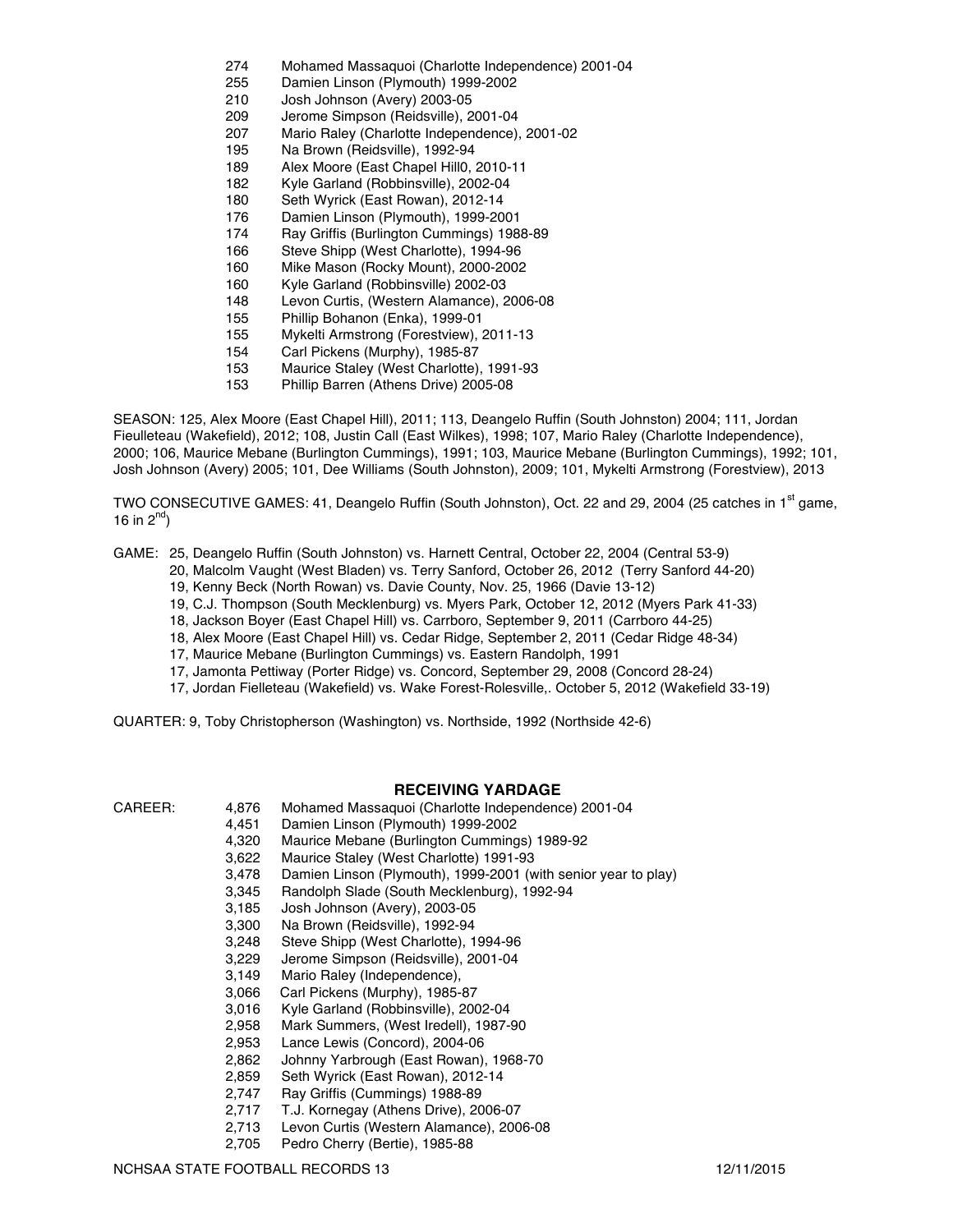- 2,690 Jamaal Dickens (Wilson Beddingfield, 1999-2001
- 2,591 Phillip Barren, Athens Drive, 2005-08
- 2,573 Torry Holt (Eastern Guilford), 1990-93
- 2,531 Ty Gibbs (Robbinsville), 2000-03
- 2,528 Mike Mason (Rocky Mount), 2000-2002
- 2,500 Mykelti Armstrong (Forestview), 2013
- SEASON: 1,834, Mohamed Massaquoi, Charlotte Independence, 2004
- GAME: 360, Dakwon Freeman (Currituck) vs. Hertford County, November 8, 2013 (Currituck 27-21)
	- 357, Malcolm Vaught (West Bladen) vs. Terry Sanford, October 26, 2012 (Terry Sanford 44-20)
	- 336, Chris Noble (North Davidson) vs. Davie, November 8, 2002 (Davie 26-24)
	- 301, C.J. Thompson (South Mecklenburg vs. Myers Park, October 12, 2012 19 receptions in 41-33 loss)
	- 279, Reggie Williams (Greenville Rose) vs. Bertie, 2000
	- 275, Michael Schmidt (Hendersonville) vs. Mountain Heritage on September 26, 2014 (Mountain Heritage
- 46-43)
- 271, Jamie Harris (Burlington Cummings), Burlington Cummings vs. Burlington Williams, 1989;
- 271, Anthony Springs (Independence) 1982
- 268, Jordan Fieulleteau (Wakefield) vs. Leesville Road, September 29, 2011 (16 receptions in 67-58 loss)
- 265, Daniel Blevins (East Wilkes) vs. Starmount, October 16, 1998 (8 receptions in 56-33 loss)
- 265, Marquise Buckman (Berry Academy) vs. West Stanly, September 25, 2009 (5 receptions in 40-34 win)
- 264, Seth Wyrick (East Rowan) vs. Freedom, November 14, 2014 (9 receptions in 50-49 win)
- 258, Deangelo Ruffin (South Johnston) vs. Smithfield-Selma, October 29, 2004 (16 receptions in 60-47 loss)
- 258, Deangelo Ruffin (South Johnston) vs. Harnett Central, October 22, 2004 (25 receptions in 63-9 loss)
- 257, Colby Waddell (Enka) vs. East Henderson, September 11, 2009 (12 receptions in 37-36 win)
- 254, Jordan Fieulleteau (Wakefield) vs. Garner, November 9, 2012 (15 receptions in 76-34 loss)
- 250, Reggie Williams (Rose) vs. Bertie, October 23, 2000 (14 receptions in 40-38 loss)

#### **TOUCHDOWN RECEPTIONS**

CAREER: 76, Mohamed Massaquoi (Charlotte Independence), 2001-04

60, Damien Linson (Plymouth), 1999-2002

46, Mario Raley (Charlotte Independence), 2000-2001*;* 43, Maurice Mebane (Burlington Cummings) 1990-

92

SEASON: 32, Mohamed Massaquoi (Independence), 2004; 26, Mario Raley (Independence), 2001; 25, Jordan Fieulleteau (Wakefield) 2012; 22, Terrance King (North Duplin), 2001; 22, Stefan Cameron, (Northern Durham), 1993; 22, Levon Curtis (Western Alamance), 2006; 21, Corey Joyner (Lake Norman), 2013; 20, Carl Pickens (Murphy), 1987; 20 Mario Raley (Independence) 2000; 20 Brad Hinton (Independence) 2000; 20, Damien Linson (Plymouth), 2000 and 2001; 20, Mykelti Armstrong (Forestview), 2013

GAME: 6, Mario Raley (Charlotte Independence) vs. Anson on September 15, 2000 (Independence 76-40) 5, Steve Shipp (West Charlotte), West Charlotte 54, South Mecklenburg 0; 5, Nat Watson (Swain County), Swain County 81, Towns County (GA) 46, 1969; 5, Jordan Fieulleteau (Wakefield) vs. Broughton on October 19, 2012 (Wakefield 70-42); 5, Cole Cleary (Hendersonville) vs. Mountain Heritage on September 26, 2014 (Mountain Heritage 46-43)

CONSECUTIVE GAMES WITH TD RECEPTION: 7, Jason Hudler (Wilkes Central) 1995, Josh Hill (Surry Central) 1997

#### **PUNTING**

LONGEST: 87, Steve Denning (Mount Olive), Mount Olive 6, James Kenan 0, Sept. 15, 1962

#### **INTERCEPTIONS**

CAREER: 40, Richie Ange, Jamesville, 1981-84; 32, Tony Scott, Burns, 1992-94; 30, James Brim (Mount Airy), 1980-82;

SEASON**:** 17, Harold Johnson (Glen Alpine), 1967

- 16, D'Angelo Lewis, Douglas Byrd, 1998; 16, James Houston, Starmount, 2002
- 15, Jacoby Watkins, Scotland, 2001
- 15, Marcus Sauls, Wilson Hunt, 2004
- 15, Terry Shankle, South Stanly, 2007
- 14, Tony Dawson (High Point Central) 1992;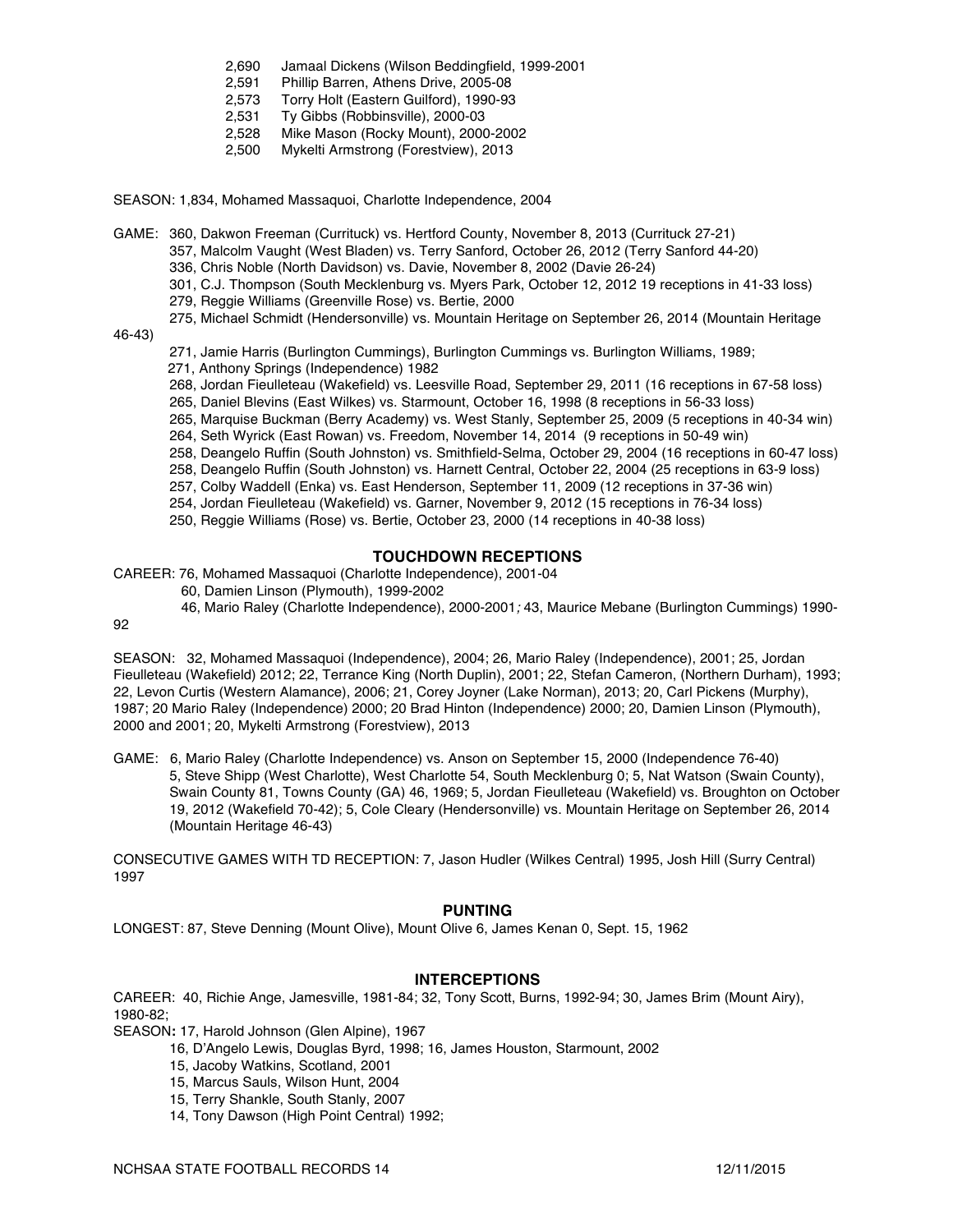13, Tim Wolter (East Wake), 1984; 13, Dean Eagle (East Wake), 1977; 13, Jamie Exstine (Smoky Mountain), 1988: 13, Tony Scott, Burns, 1994; Adrian Davis (North Rowan) 13,1994; 13, Jason Horton (Hertford), 1997; 13, Demerio Houston, Shelby, 2014

GAME: 5, Lamarr Landrum (Winston-Salem Parkland), 1980; 5, Jay Burrus (Manteo), 1967; 5, Roland Gregory (Harding) vs. Garinger, 1981; 5, Keenan Little (Crest) vs. Piedmont, Dec, 4, 2001

#### **TOUCHDOWN INTERCEPTION RETURNS**

CAREER: 9, Chester McGlockton (Whiteville), 1984-86; 9, Michael Waddell (Richmond), 1996-98 SEASON: 4, Calvin Humphrey (High Point Central), 1999; 3, Chester McGlockton (Whiteville), 1987; 3, Jimmy Streater (Sylva-Webster), 1973; 3, Eddie Ravenell (South Columbus), 1997; 3, Jay Burrus (Manteo), 1967; 3, James Houston (Starmount), 2002**;** 3, Marcus Sauls (Wilson Hunt) 2004; 3, Greg Covington (Hickory), 2005; 3, Keiwanus Robinson (Concord), 2004; 3, Tyler Tyndall (Triton), 2012; 3, Blake Marion (East Surry), 2015 GAME: 2, held by many

Jay Burrus (Manteo), 1967; William Cummings (Reidsville), 1985 vs. Grimsley; 2 by J.T.Sadler of Belhaven vs. Rock Ridge Sept. 9, 1960, Belhaven 40-0); 2 by Michael Armstrong (Pender), 1999 vs. West Craven; 2, Tim Bradley, Mount Pleasant vs. Charlotte Catholic Nov. 2, 2001 (MP32-22); 2, James Lee, A.C. Reynolds vs. East Henderson, 2001; 2, Djuan Monroe, Scotland vs. Purnell Sweet Sept. 20,2002 (Scotland 45-8); 2, Tyshawn Hall (Ayden-Grifton) vs. Princeton 2002 (A-G 68-22); A.J. Fuller (Northeast Guilford) vs. Eastern Guilford on September 14, 1993 (NW 62- 6); Greg Covington (Hickory) vs. Maiden on Sept. 23, 2005 (Hickory 42-35); Keiwanus Robinson (Concord) vs. Wilson Hunt in 2004 3-A championship game (Concord 27-0)

#### **PUNT RETURNS**

LONGEST: 99, Travis "Flapper" Dublin (North Johnston) vs. Rosewood, 1996 (N Johnston 53-6) 98, Carlester Crumpler (Wilson Fike), Wilson Fike vs. Rocky Mount, Nov. 7, 1969 Jonnie Brimmer (Croatan) vs. Topsail, August 20, 1999

AVG. RETURN, SEASON:31.5 yards, Trellis Mack (St. Pauls), 1990,21 for 432 Timmy Sherrod (North Edgecombe), 1994, 20.7 per return

#### **PUNT RETURNS FOR TOUCHDOWNS**

LONGEST: 99, Travis "Flapper" Dublin (North Johnston) vs. Rosewood, 1996 (N Johnston 53-6) 98, Carlester Crumpler (Wilson Fike), Wilson Fike vs. Rocky Mount, Nov. 7, 1969 Jonnie Brimmer (Croatan) vs. Topsail, August 20, 1999

Note: Stub of Swain credited with 100-yard punt return back when it could be run out of end zone, 1956 vs..West Fannin GA)

CAREER: 9. Michael Waddell (Richmond), 1996-98) 8, Roosevelt Colson (Whiteville), 1984-86; 7, Larry Rudisill (Hickory), 1958-59

SEASON*:* **7**, Michael Waddell, Richmond , 1997; 6, Robert "Fuzzy" Lee, Clinton, 1990 and 6, Kory Bailey, Northern Durham, 1996; 5, Timmy Sherrod, North Edgecombe 1994; 5, Jerry Tolley (Holmes) 1960; 5, Reggie Allison (Crest) 1996

GAME: 3, Vishone Kennion (East Duplin) vs. Richlands, October 10, 1997

#### **TOTAL RETURNS FOR TOUCHDOWNS**

CAREER: 18, Michael Waddell (Richmond), 1996-98; 10, Vishone Kennion (East Duplin), 1995-97; 9, Roosevelt Colson (Whiteville), 1984-86

SEASON: 7, Michael Waddell, Richmond, 1997; 6, Robert "Fuzzy" Lee (Clinton), 1990; 6 Timmy Sherrod (North Edgecombe), 1994; 6, David Buchanan (East Burke), 1984 (4 punts 2 KO); 6,Jerry Tolley (Holmes), 1960 GAME: 4, Roosevelt Colson (Whiteville), 1984; 4, Myron Miller (Statesville), September 24, 1999 vs. Bunker Hill (2 punt returns for TD, one interception return for TD, one fumble return for TD), Statesville 58-0

#### **KICKOFF RETURNS FOR TOUCHDOWNS**

CAREER: 7, Charles Johnston (Eastern North Carolina School for the Deaf), 1988-91

SEASON: 5, T.J. Thorpe (Durham Jordan) 2009--1 vs. Orange, 1 vs. Green Hope, 2 vs. Grimsley, 1 vs. Riverside);

4, Jarrod Spears (Harnett Central), 2010--2 vs. Apex, 1 vs. Western Harnett, 1 vs. East Wake

3, McCrae Booker (Jacksonville), 1987; Desmond Adams (Salisbury), 1994; 3, Jason Twitty

(McDowell),1997; 3 Vincent Davis (East Carteret), 2000 GAME: 2 by many

2, Stub Hyde (Swain vs. West Fannin GA, 1955, Swain 50-14); Dennis Alston (Southern Nash vs. Rocky Mount, 1989, Rocky Mount 57-16); 2, Desmond Adams (Salisbury, 1994); 2, Reginald Swindell (East Columbus vs.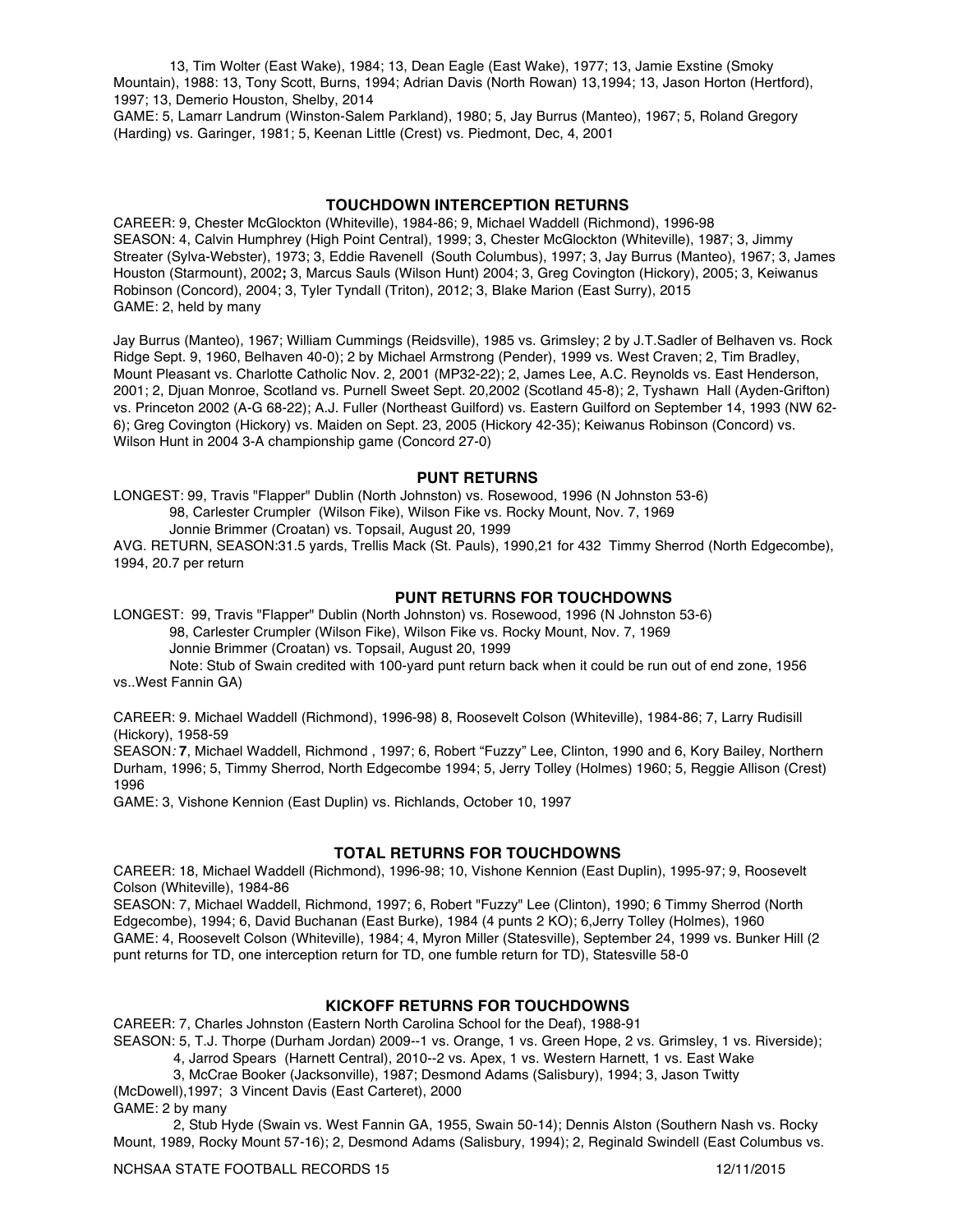Red Springs 1995), 2 Ahmad Leonard, Northern Nash (vs. Northeastern 1992); 2 Greg Williams, Southeast Halifax vs. Tarboro 1992 (Tarboro 55, Southeast Halifax 31); 2, Jason Twitty (McDowell) vs. Crest 1997 (Crest 52, McDowell 20); 2, Kinta Owens, Midway (vs. Southside), 1999; 2, Devin Lee (Western Harnett) vs. Fuquay-Varina, 2006; 2, T.J. Thorpe (Durham Jordan vs. Grimsley), 2009; 2, Juwan Harvey (Currituck) vs. Northampton-East on September 17, 2010 (Currituck 42, Northampton-East 37, returns of 93, 86 yards); Jarrod Spears (Harnett Central) vs. Apex in 2010 (90 and 85 yards, Harnett Central 54-31);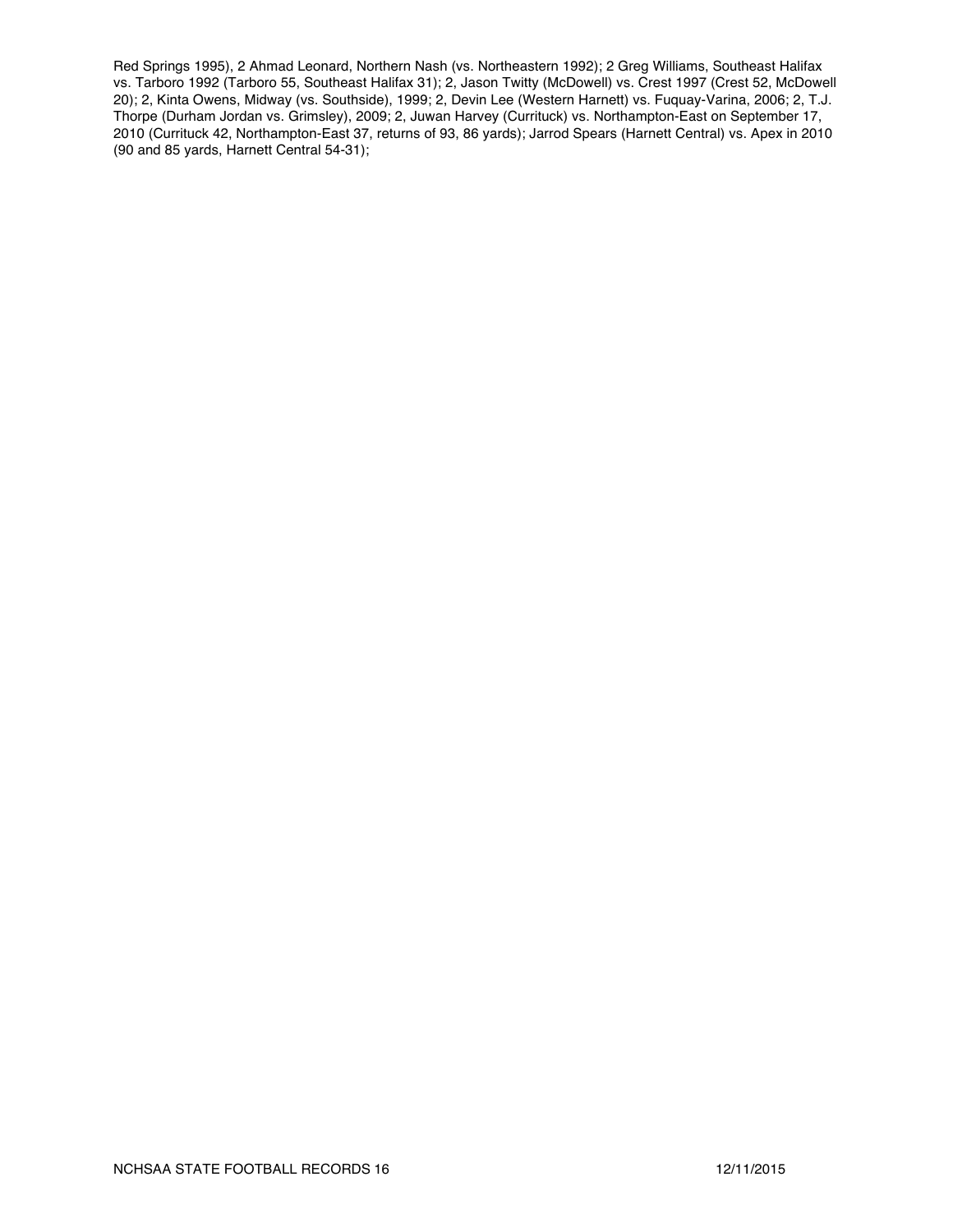### **INDIVIDUAL RUSHING --TOP SINGLE SEASON MARKS**

3,794 Kevin Parks (West Rowan), 2009 Elijah Hood (Charltote Cathloic), 2013 3,456 Montrell Coley (Goldsboro), 1996 3,411 Toney Baker (Ragsdale), 2003 3,388 Jed Bines (Parkland), 2001 3,380 Vincent Neclos (Hendersonville), 1998 3,355 Rocky Reid (Concord), 2013<br>3,318 Reggie Gallaspy (Southern 0 3,318 Reggie Gallaspy (Southern Guilford), 2014 3,304 Quan Warley (Thomasville), 2005 3,290 Elijah Hood (Charlotte Catholic), 2012 3,146 T.J. Logan (Northern Guilford), 2012 Cody Reece (Mount Pleasant), 2014 3,137 Nyheim Hines (Garner), 2013 3,125 Anthony Barbour (Garner), 1987 3,070 T.A. McLendon (Albemarle), 2001 3,055 Casey Randolph (Mountain Heritage), 2009 3,030 Toney Baker (Ragsdale), 2004 3,004 Deronte McNeill (Northeastern), 2006 2,983 Manny Deshauteurs (Brevard), 1999 2,888 Josh Adams (Cary), 2004 2,864 Kevin Parks (West Rowan), 2008 2,850 Joel McClenney (Perquimans), 2001 2,835 Akile Jones (Lejeune), 2011 2,823 Carter Sharpe (E.E. Smith), 2004 2,812 Ricky Harris (East Wilkes), 2004 2,794 William Brown (East Duplin), 1998 2,790 Kenny Shaw (HP Andrews), 1992 2,780 Anthony Saunders (Western Guilford), 1996 2,749 Jamel Patterson (Hickory), 1996 2,734 Rocky Reid (Concord), 2014 2,710 Corey Alexander (Mooresville), 1997<br>2,688 Josh Adams (Cary), 2005 2,688 Josh Adams (Cary), 2005 Nick Cooper (Clinton), 2006 2,676 Brad Hoover (Ledford), 1994 2,666 Norman Whitley (Richmond), 2004 2,654 Terrance Kincaid (McDowell), 2007 2,652 Jacque Lewis (Northeastern), 2000 2,640 Terrin Manning (Whiteville), 2014 2,633 Anthony Moore (Mount Airy), 1996 2,583 Milton Shaw (North Edgecombe), 1991 2,574 Robert Ollison (Pamlico), 2000<br>2,574 Nick Maddox, (A.L. Brown), 199 Nick Maddox, (A.L. Brown), 1998 2,556 Trevan Davis (Thomasville), 2001 2,556 Tyler Bray (South Point), 2012 2,555 Shawn Gibbs (Charles D. Owen), 1992 2,532 Deronte McNeill (Northeastern), 2005 2,531 Josh Meadows (A.C. Reynolds), 2000 2,510 Anthony Hillman (Kings Mountain), 1998 2,501 Marcus Wall (South View), 1991 2,501 Anthony Moore (Mount Airy), 1996 2,497 Corey Terry (Warren County), 1993 2,492 Jimmy "Bubba" Lisk (South Stanly), 1963 2,491 Farrell Murchison (East Bladen), 2014 2,488 Carlos Doggett (Page), 1997<br>2.486 Cedric Shuford (Maiden), 19 Cedric Shuford (Maiden), 1999 2,474 Joel Evans (Durham Riverside), 2013 2,456 Jaime Scott (Concord), 1996 2,454 Junior Smith (Fayetteville E.E. Smith), 1990 2,450 Andre Mangum (Clayton), 1979 2,434 Justin Branch (Ledford), 1996 2,430 Wilbert Brown (Surry Central), 2006 2,426 Malik Moseley (Western Guilford) , 2014 2,424 Jaquil Capel (West Montgomery), 2011 2,409 Kenny Shaw (T.W.Andrews), 1992

NCHSAA STATE FOOTBALL RECORDS 17 12/11/2015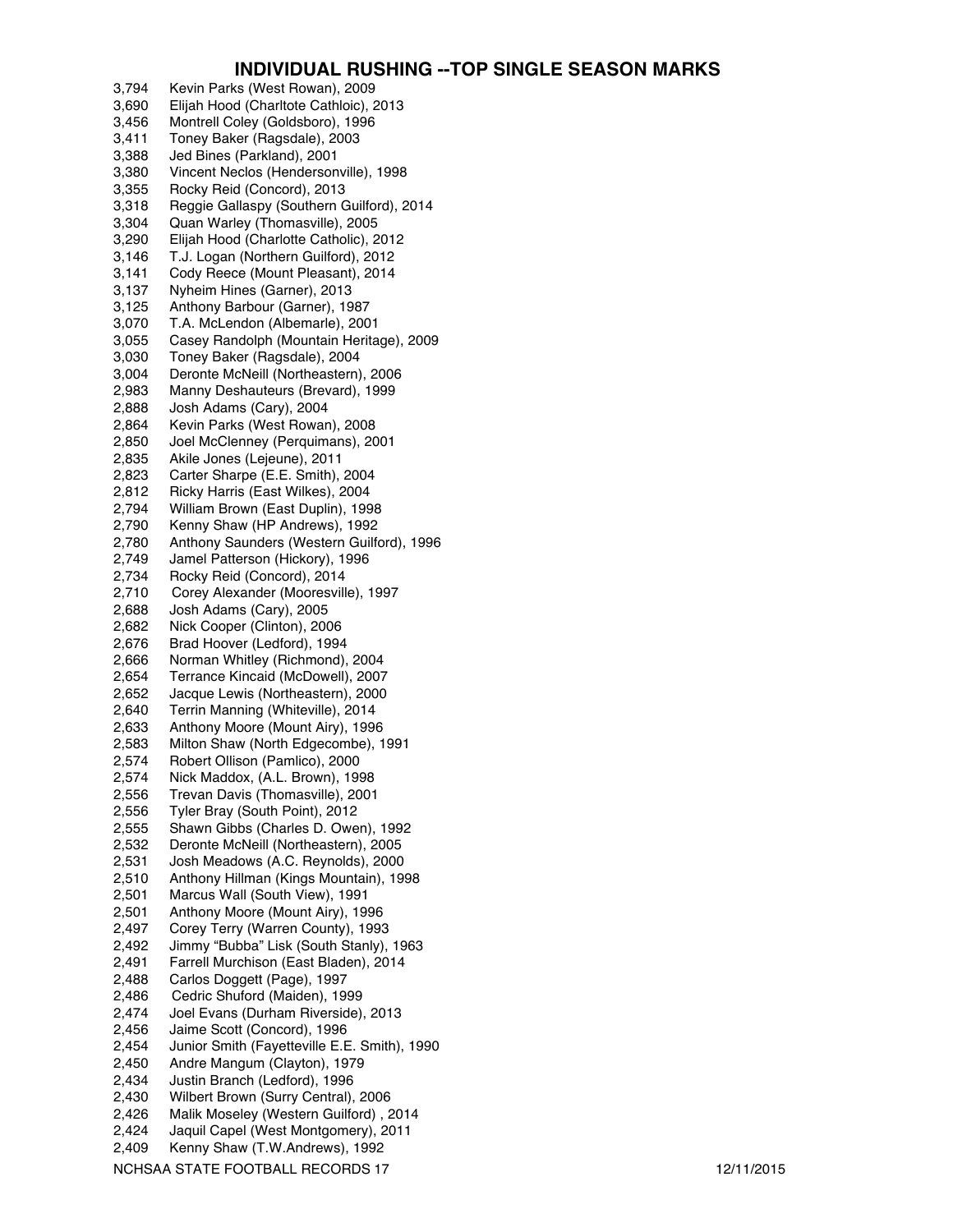- 2,405 Antonio Goss (Randleman), 1983 2,385 Charlie Justice (Asheville Lee Edwards), 1942 2,384 Jeremy Laster (North Buncombe), 1995 2,379 Walter Eason (Harnett County Erwin), 1976 2,369 Brennan Duncan (Ledford), 2001 2,368 Mike Atkinson (Princeton), 1979 2,366 Tommy Henry (Maiden), 2004 2,350 Clifton McKoy (Western Harnett), 1999 2,344 Cooter Arnold (Davie), 2004 2,338 Anthony Southern (Whiteville), 1993 2,330 Marcus Reaves (Douglas Byrd), 1995 2,326 Anthony Saunders (Western Guilford), 1995 2,323 E.J. Horton (Columbia), 2002 2,315 Antoine Ikard (Maiden), 1992 2,313 Marcus Johnson (South View), 2000 2,304 Antonio Corprew (Northside), 2000 2,300 John McEachin (Trinity), 2002 2,296 Bucky Connally (Burlington Williams), 1999 2,283 Mason James (Northeastern), 2010 2,279 Vishone Kennion (East Duplin), 1997 2,274 Jo'Relle Deleston (Southern Durham), 2001 2,273 Terence Stokes (Bunn), 1994 2,264 LaDoux Wilson (Newton-Conover), 2000 2,256 J. Arrington (Louisburg), 1998<br>2,239 Derrick Eddington (A.C. Reyno 2,239 Derrick Eddington (A.C. Reynolds), 2001<br>2,238 Carlos Doggett (Page), 1996 Carlos Doggett (Page), 1996 2,232 Brian Knuckles (West Charlotte), 1991 2,229 Nick Maddox (Kannapolis Brown), 1997 2,219 Larry Beck (Swain County), 1969 2,217 Shane Rivera (Midway), 1995
- 2,215 T.A. McLendon (Albemarle), 2000
- 2,200 Ahmad Leonard (Northern Nash), 1994

# **INDIVIDUAL RUSHING -- CAREER RECORDS**

#### CAREER:

- 10,895 Kevin Parks (West Rowan), 2006-09
- 10,241 Toney Baker (Ragsdale), 2001-2004
- 9,038 T.A. McLendon (Albemarle), 1998-2001
- 8,961 Elijah Hood (Charlotte Catholic), 2010-13
- 8,595 Tommy Henry (Maiden), 2003-06
- 7,787 Deronte McNeill (Northeastern), 2003-06
- 7,782 Anthony Saunders (Asheboro/Western Guilford), 1993-96
- 7,220 Josh Adams (Cary), 2002-05
- 6,897 Chris Griggs (East Surry), 1999-2002
- 6,887 Art Brown (Winston-Salem Mount Tabor), 1995-98
- 6,859 Montrell Coley (Goldsboro), 1994-96
- 6,797 Antoine Ikard (Maiden), 1989-92
- 6,773 Reggie Gallaspy (Southern Guilford), 2012-14
- 6,632 Manny Deshauteurs (Brevard), 1997-99
- 6,602 Tyrone Westmoreland (South Iredell), 1989-92
- 6,413 Marvin Beamon (Gates County), 1999-2002
- 6,345 Corey Alexander (Mooresville), 1994-97<br>6,296 Kory Fisher (New Bern), 1999-2002
- Kory Fisher (New Bern), 1999-2002
- 6,254 Nick Maddox (A.L.Brown), 1995-98
- 6,232 Lamont Pegues (Thomasville), 1991-93
- 6,221 Mike Atkinson (Princeton), 1977-80
- 6,168 Milton Shaw (North Edgecombe), 1989-91
- 6,090 Marcus Reaves (Douglas Byrd), 1993-95
- 6,012 Ian Bosley (South Granville), 2006-09
- 6,002 Robert Ollison (Pamlico), 1998-2000
- 5,875 Jed Bines (Parkland), 2000-03
- 5,827 Kent Nealy (South Columbus), 1995-98
- 5,806 Anthony Barbour (Garner), 1985-87
- NCHSAA STATE FOOTBALL RECORDS 18 12/11/2015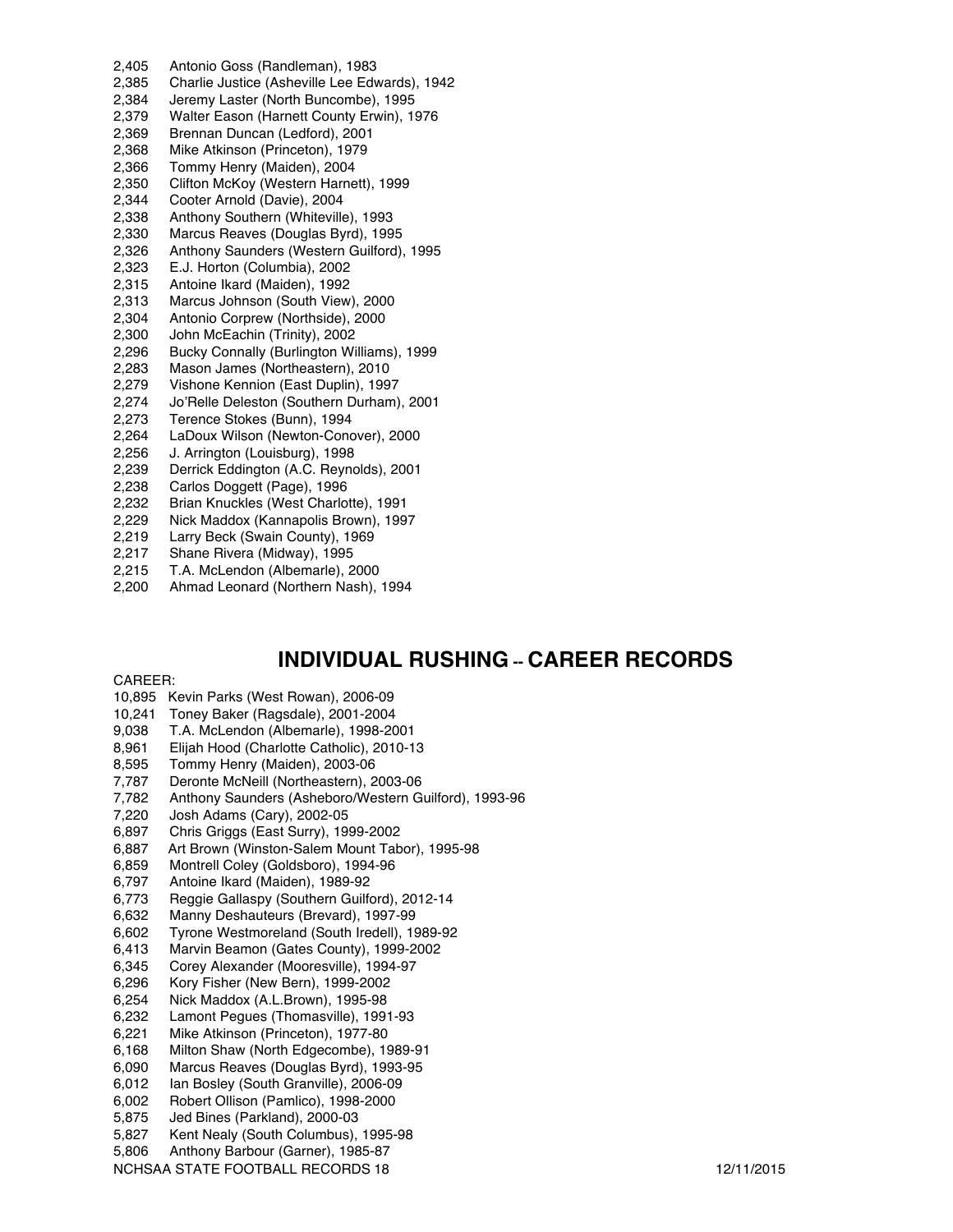5,803 Anthony Moore (Mount Airy), 1993-96 5,791 Chris Ramseur (Maiden), 1993-96 5,700 Farrell Murchison (East Bladen), 2012-14 5,684 Tyler Bray (South Point), 2010-13 5,585 Jamie Scott (Concord), 1995-97 5,563 Jeremy Laster (North Buncombe), 1993-95 5,550 Anthony Hillman (Kings Mountain), 1996-99 5,376 Wilbert Brown (Surry Central), 2004-06 5,321 Carlos King (Starmount), 1989-91 5,296 Brett Chappell (Rosman), 1990-93 5,236 Cooter Arnold (Davie), 2002-04 5,220 Randy Mosteller (Hayesville), 1978-81 5,219 Travis McCracken (Robbinsville), 1991-93 5,199 Vincent Neclos (Hendersonville), 1997-98 5,175 Demetrius "Meatball" Heath (North Pitt), 1996-99 5,121 Terence Stokes (Bunn), 1992-94 5,098 Jaquil Capel (West Montgomery, 2009-11 5,083 Fred Staton (West Charlotte), 1997-99 5,077 Jacque Lewis (Northeastern), 1998-2000 5,031 Princeton Brooks (North Gaston), 2004-07) 5,003 Jerome Staton (SouthWest Edgecombe), 1982-84 4,963 James McDougald (Maxton), 1972-75 Anthony McNeely (Forest Hills), 1992-94 4,946 Corey Terry (Warren County), 1991-93 David Singleton (Canton Pisgah), 1974-76 4,841 Steve Ferguson (Hibriten)1992-95 4,820 Junior Hall (Gastonia Ashbrook), 1985-88 4,810 Terrance Kincaid (McDowell), 2006-07 4,773 Brian Baltimore (Hickory Ridge), 2007-10 4,758 Terry Sheffield (Morganton Freedom), 1995-98 4,724 Vonta Leach (South Robeson), 1997-99 4,723 Walter Eason (Harnett County Erwin), 1974-76 4,672 Rashein Feaster (Thomasville), 1987-90 4,655 Shawn Gibbs (C.D.Owen), 1990-92 4,644 Aaron Crumbley (South Point), 2007-09 4,623 A.J. Blue (North Gaston), 2004-07 4,595 Brad Hoover (Ledford), 1992-94 4,583 Malik Moseley (Southern Guilford), 2010-12 4,526 Sam Gash (Hendersonville), 1984-86 4,493 De'Von Mils (T.C.Roberson), 2002-04 4,493 Greg James (South View), 2002-05 4,477 Carey Metts (A.C.Reynolds), 1981-83 4,458 Shane Whitlock (Bessemer City), 2001-04 4,450 Antonio Goss (Randleman), 1982-83 4,431 Natrone Means (Central Cabarrus), 1987-89 4,420 Josh Brown, (Burns/Crest), 1997-2000 4,406 Brandon Mays (T.C.Roberson), 1998-2000 4,402 Kerrion Moore (Hunter Huss), 2010-13 Marquan Brown (Grays Creek), 2004-06 4,345 Flip Ellerbe (Richmond County), 1988-90 Ahmad Leonard (Northern Nash), 1992-94 (?) 4,291 Robbie Holloway (Maiden), 1988-90 4,287 Rocky Deitz (Swain County), 1992-95 4,232 Mario Dye (Gastonia Forestview), 1998-2001 4,229 Brian Knuckles (West Charlotte), 1989-91

4,216 Marcus Johnson (South View), 1998-2000

# **INDIVIDUAL PASSING-CAREER**

**(6,000 YARDS AND UP)**

- 15,593 Chris Leak (Charlotte Independence), 1999-2002
- 12,078 Connor Mitch (Raleigh Wakefield), 2009-12
- 11,657 Chazz Surratt (East Lincoln), 2011-14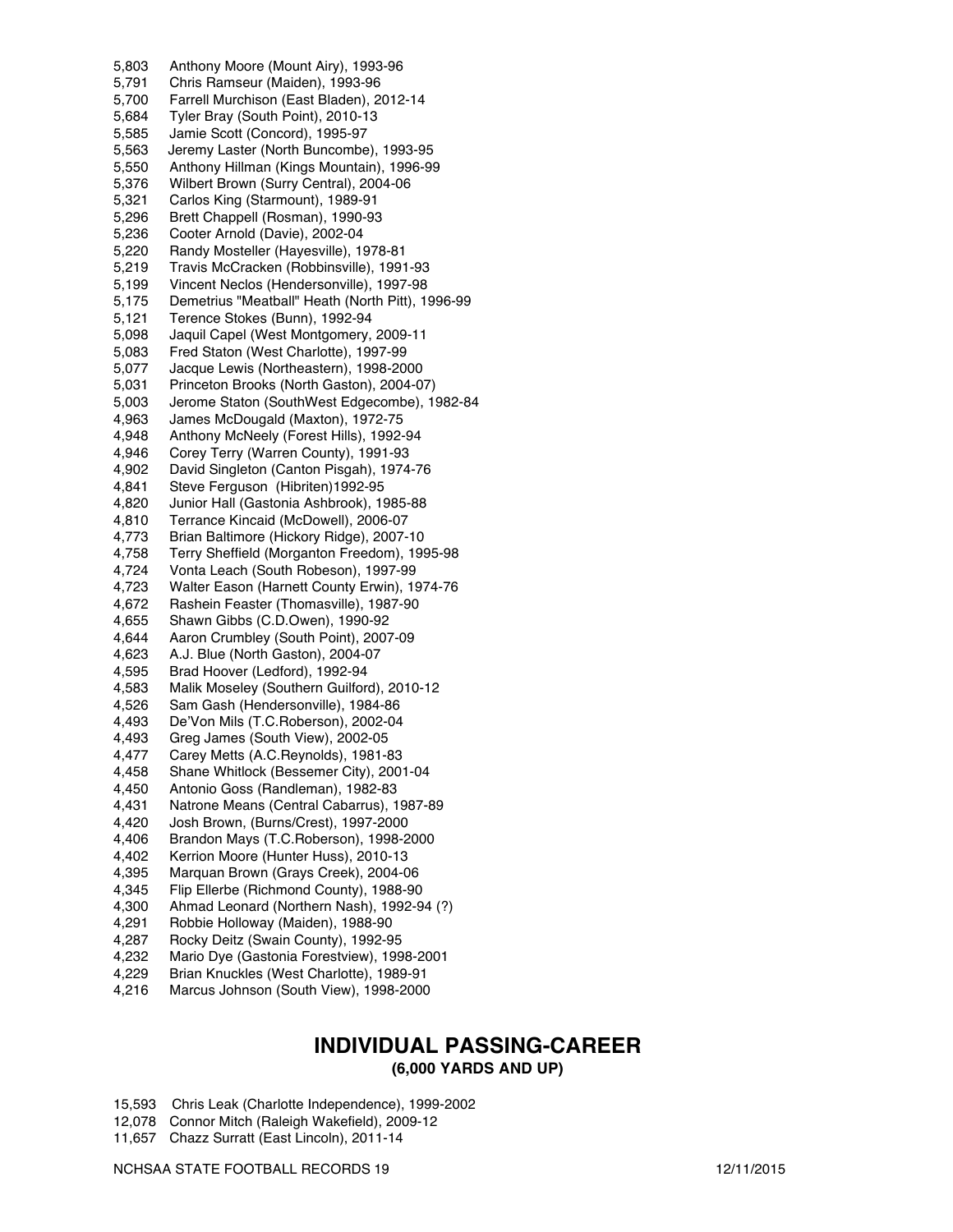- 10,836 Ernest Tinnen (Burlington Cummings), 1990-93
- 10,778 B.J. Beecher (Concord), 2009-12
- 9,899 Daniel Evans (Raleigh Broughton), 2001-03
- Drew Williamson (Burlington Cummings), 1999-2002
- 9,528 Garret Leatham (Middle Creek), 2007-10<br>9,036 Blake Greene (Red Springs), 2010-13
- 9,036 Blake Greene (Red Springs), 2010-13<br>8,734 Joe Cox (Charlotte Independence), 20
- Joe Cox (Charlotte Independence), 2002-04
- 8,703 Brennan Lewis (East Carteret), 2013-15
- 8,565 Donnie Davis (Burlington Cummings), 1987-90<br>8,088 Nick DeMuro (Athens Drive), 2005-07
- Nick DeMuro (Athens Drive), 2005-07
- 7,753 Duwuan Burton (Olympic/West Charlotte), 1999-2002
- 7,682 Dusty Anderson (Robbinsville), 2001-2003
- 7,347 Javada Harden (Reidsville), 1994-96
- Heath Shuler (Swain County), 1987-90
- 6,966 Donald Britt (Western Alamance), 2006-08
- 6,887 C.J. Leak (Charlotte Independence), 1996-98
- 6,835 Paul Troth (Charlotte Vance), 1997-2000
- 6,794 Bennett Johnson (Wilson Beddingfield), 2004-05
- 6,764 Pierre Parker (Wilson Beddingfield), 1999-2002
- 6,633 Tommy Beecher (Concord), 2002-04
- 6,605 Samuel Wyrick (East Rowan), 2012-14
- 6,519 Derek Bryant (Carrboro), 2007-09
- 6,473 Chuckie Burnette (Burlington Cummings), 1986-88
- 6,337 Freddie Parker (Burlington Cummings, 1993-95<br>6,296 Colin Harris (South Mecklenburg), 1991-93
- 6,296 Colin Harris (South Mecklenburg), 1991-93
- Darryl Adams (Parkland), 2007-08
- 6,228 Wes Pope (Ragsdale), 2000-02
- 6,167 Todd Ellis (Greensboro Page), 1982-84
- 6,042 Josh Duncan (Reidsville), 1997-99
- 6,008 Logan Bradley (Forestview), 2011-13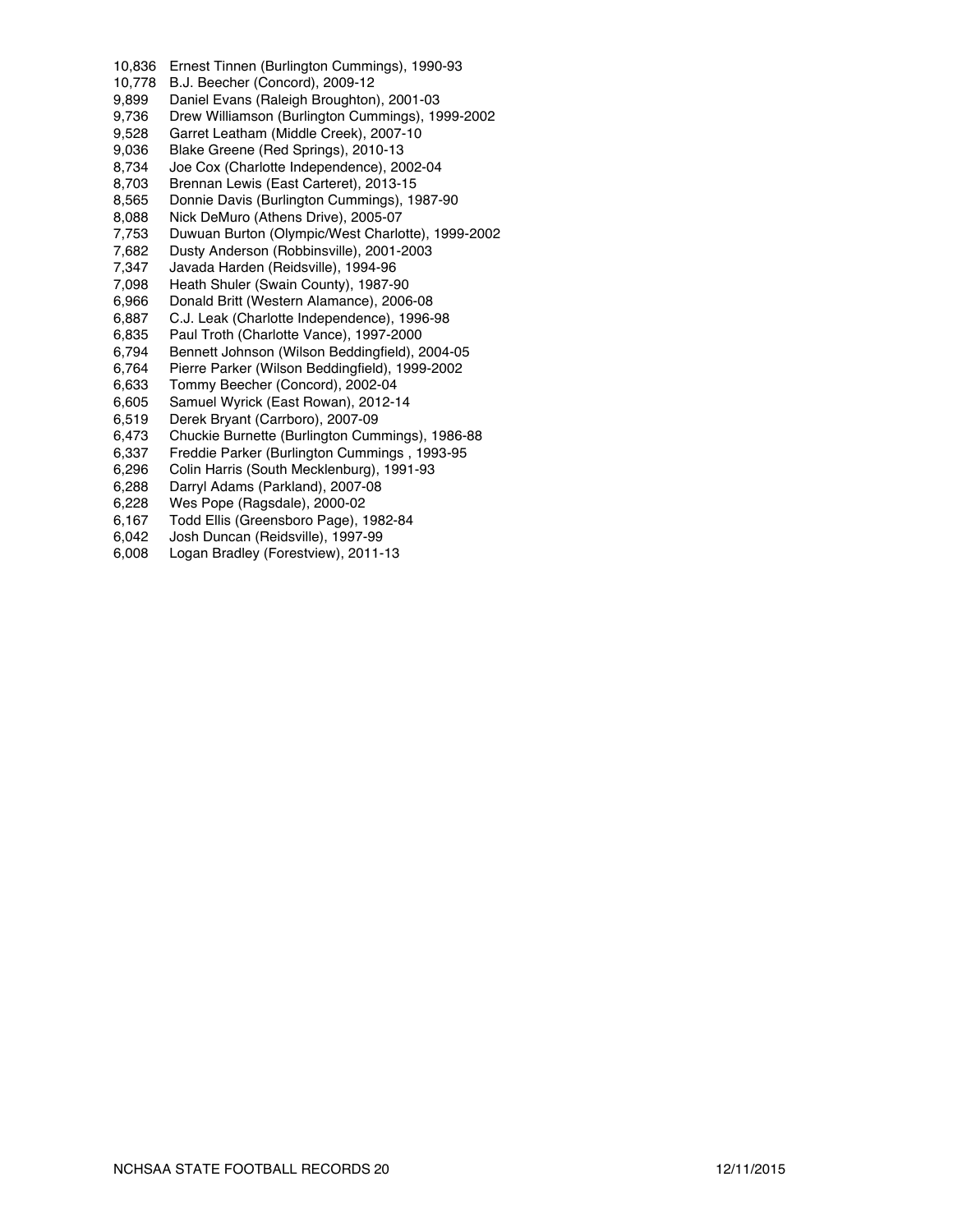# **INDIVIDUAL PASSING-SEASON**

#### **(2,500 YARDS AND UP)**

5,664 Josh Ladowski (Lake Norman), 2014 5,621 Chazz Surratt (East Lincoln), 2014 5,193 Chris Leak (Charlotte Independence), 2002 4,661 Connor Mitch (Wakefield), 2012 4,609 Brennan Lewis (East Carteret), 2015 4,529 Chris Leak (Charlotte Independence), 2000 4,521 Chris Leak (Charlotte Independence), 2001 4,509 Joe Cox (Charlotte Independence), 2004 4,478 Donnie Davis (Burlington Cummings), 1990 Drew Williamson (Burlington Cummings), 2001 4,134 Brett Mooring (West Craven), 2008 4,129 B.J. Beecher (Concord), 2012 4,116 David Gurganus (Princeton), 2009 4,087 Nick DeMuro (Athens Drive), 2007 3,983 Joe Cox (Charlotte Independence), 2003 3,960 Kendon Doe (Reidsville), 2003 3,933 Ernest Tinnen (Burlington Cummings), 1993 3,891 Bennett Johnson (Wilson Beddingfield), 2005 3,868 Donnie Davis (Burlington Cummings), 1989 3,855 Garrett Leatham (Middle Creek), 2009 3,796 Daniel Evans (Raleigh Broughton), 2003 3,782 Ernest Tinnen (Burlington Cummings), 1992 3,723 Anthony Carrothers (Independence), 2009 3,699 Freddie Parker (Burlington Cummings), 1995 3,656 Tommy Beecher (Concord), 2004 3,628 Josh Ladowski (Lake Norman), 2014 3,625 Heath Shuler (Swain County), 1990 3,601 Garrett Young (East Lincoln), 2012 3,598 Dusty Anderson (Robbinsville), 2003 3,597 Connor Mitch (Raleigh Wakefield), 2010 3,564 Shawn Stankavage (Cardinal Gibbons), 2013 Drew Davis (East Chapel Hill), 2011 3,551 Anthony Crews (Reidsville), 2002 3,543 Daniel Evans (Raleigh Broughton), 2002 3,456 Keith Matkins (West Charlotte), 1996 3,429 Garrett Brown (Clyde Erwin), 2010 3,420 Luke Samples (East Wilkes), 1998 3,407 Darryl Adams (Parkland), 2007 3,385 Garrett Leatham (Middle Creek), 2010 3,359 Garrett Crowe (Havelock), 2011 3,353 David Green (West Charlotte), 1992 3,351 Anthony Crews (Reidsville), 2002 3,301 Samuel Wyrick (East Rowan), 2014 3,300 David Salmon (Middle Creek), 2012 3,296 Christian Lemay (Butler), 2009 3,292 Buddy Fuller (Lumberton), 2001 3,240 Chuckie Burnette (Burlington Cummings), 1988 3,223 Vad Lee (Hillside), 2010 3,223 Thomas Wilson (Leesville Road), 2007 3,207 Josh Ladowski (Lake Norman), 2013 3,190 Logan Bradley (Forestview), 2013 3,161 Marshall Glenn (East Mecklenburg), 2001 3,134 Nick DeMuro (Athens Drive), 2006 Todd Ellis (Greensboro Page), 1984 3,115 Patrick Dunnigan (South Johnston), 2009 3,103 Derek Bryant (Carrboro), 2009 3,024 Randall Rankins (Bertie), 2000 3,018 Scott McCrimmon (West Charlotte), 1995 3,014 Brad Roach (Williamston), 2001 3,000 Ernest Tinnin (Burlington Cummings), 1991 2,989 Marshall Glenn (East Mecklenburg), 2001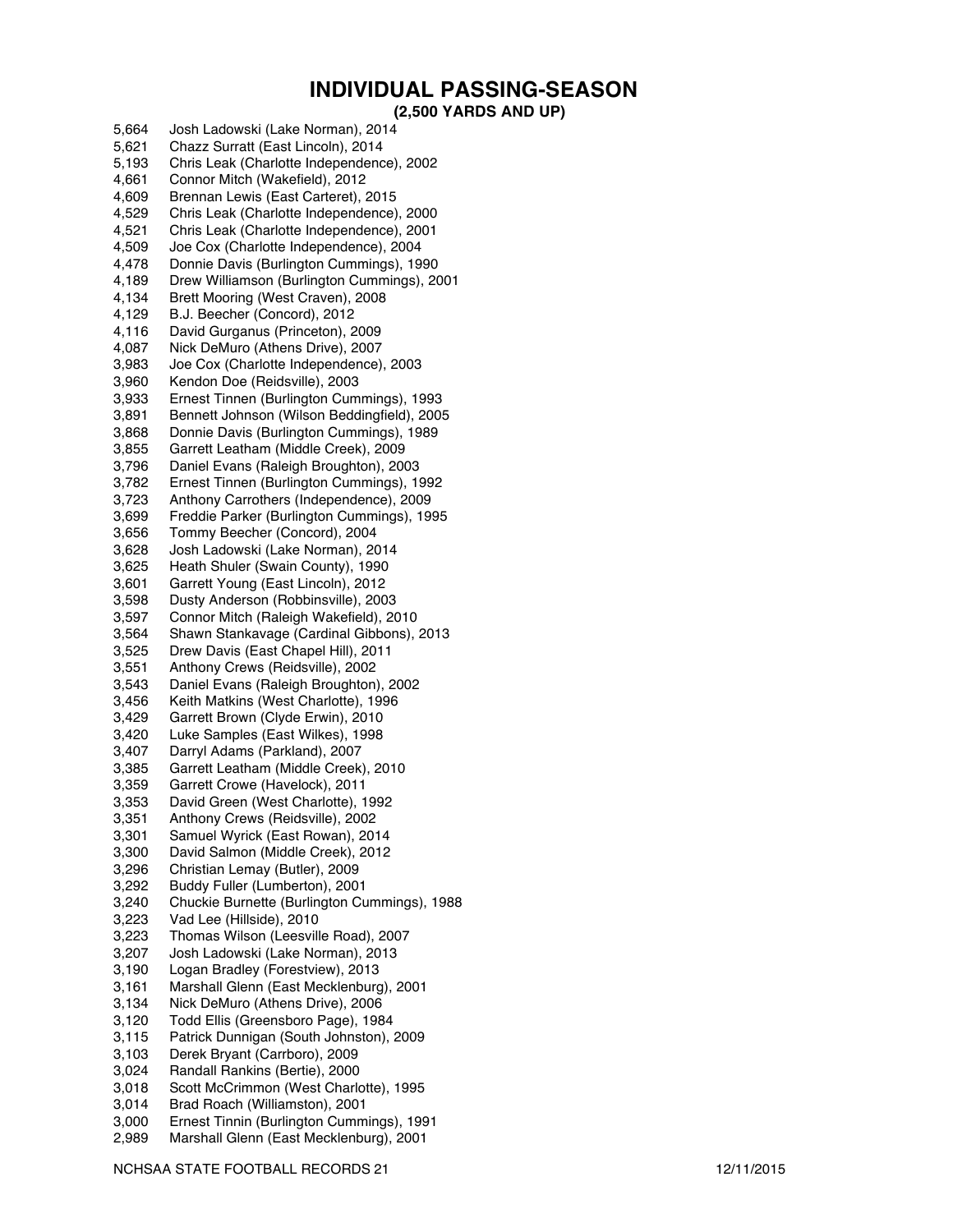2,979 Jamie Barnette (Roxboro Person), 1994 2,959 Connor Mitch (Raleigh Wakefield), 2010 2,957 B.J. Beecher (Concord), 2011 2,945 Mitch Ellis (North Rowan), 1994 2,904 Victor Leath (Cummings), 1998<br>2,884 Tyler Brosius (Tuscola), 2009 2,884 Tyler Brosius (Tuscola), 2009<br>2,881 Darryl Adams (Parkland), 200 Darryl Adams (Parkland), 2008 2,856 Josh Duncan (Reidsville), 1998 2,837 Dusty Anderson (Robbinsville), 2002 2,819 Austin Brown (Clyde Erwin), 2012 2,793 Donald Britt (Western Alamance), 2006 2,771 Raymius Smith (Swain County), 2012 2,756 Donald Britt (Western Alamance), 2007 2,751 Benny Council (West Charlotte), 1993 2,729 Tyler Smith (East Surry), 2015<br>2,726 Colin Harris (South Mecklenbu Colin Harris (South Mecklenburg), 1993 2,718 Garrison Harris (Wilson Beddingfield), 1996 2,708 Shawn Walker (Plymouth), 1989 2,686 Greg Franklin (Greensboro Grimsley), 1988 2,661 Anthony Houston (Harding), 1986 2,660 Corvair Frost (Jones), 2008 2,656 Grant Rembert (Maiden), 2000<br>2,636 Mitch Ellis (North Rowan), 1993 2,636 Mitch Ellis (North Rowan), 1993<br>2,615 Brandon Boone (Crest), 2001 2,615 Brandon Boone (Crest), 2001<br>2,608 Javada Harden (Reidsville), 1 2,608 Javada Harden (Reidsville), 1996<br>2,606 B.J. Beecher (Concord), 2010 B.J. Beecher (Concord), 2010 2,604 Alfonzo Miller (North Rowan), 2001 2,602 Jody Brown (Statesville), 1990 2,602 Kameron Bryant (Panther Creek), 2009 2,586 Tommy Beecher (Concord), 2003 2,573 Billy James (Bessemer City), 1985 2,570 Jordan Reisman (Lumberton), 2002 2,566 Daniel Evans (Broughton), 2001 2,559 Jamie Cunningham (Southern Guilford), 2010<br>2,533 Pep Hamilton (West Charlotte), 1991 Pep Hamilton (West Charlotte), 1991

2,504 Carlton Hurt (West Davidson), 1992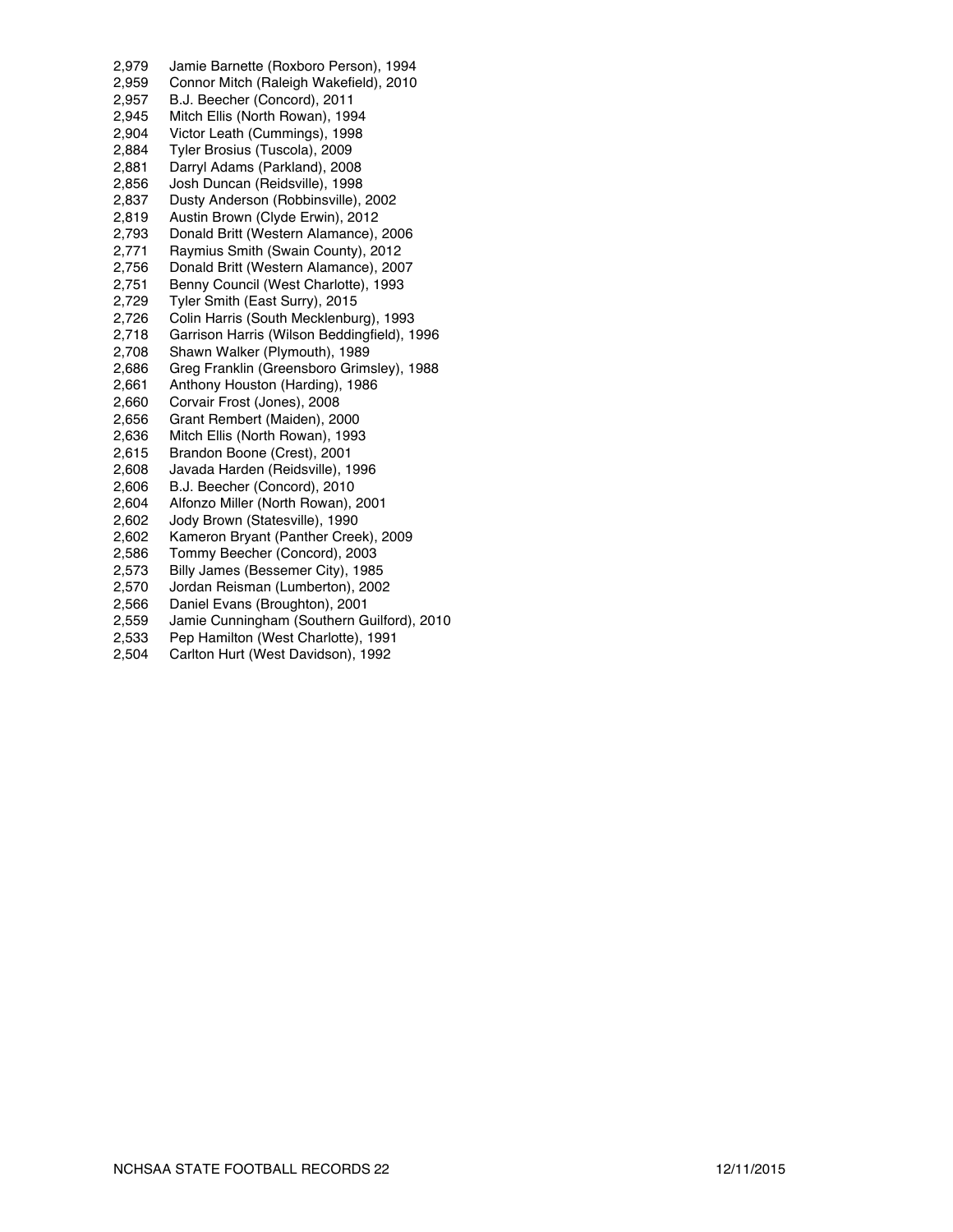# **INDIVIDUAL RECEIVING-SEASON**

**TOP SINGLE SEASON MARKS-- YARDS**

- 1,834 Mohamed Massaquoi (Charlotte Independence), 2004 1,819 Hakeem Nicks (Charlotte Independence), 2005 1,818 Cole Cleary (Hendersonville), 2014 1,768 T.J. Kornegay (Athens Drive), 2007 1,723 Damien Linson (Plymouth), 2001 1,708 Corey Joyner (Lake Norman), 2013 1,699 Kyle Garland (Robbinsville), 2003 1,669 Jordan Fieulleteau (Wakefield), 2012 1,644 Mario Raley (Charlotte Independence), 2000 1,622 Seth Wyrick (East Rowan), 2014 1,593 Dee Williams (South Johnston), 2009 1,543 Eric Highsmith (West Craven), 2008 1,539 Deangelo Ruffin (South Johnston), 2004 1,536 Carl Pickens (Murphy), 1987 1,536 Brad Hinton (Charlotte Independence), 2000 1,520 Justin Call (East Wilkes), 1998 1,518 Mohamed Massaquoi (Charlotte Independence), 2003 1,505 Mario Raley (Charlotte Independence), 2001 1,500 Isaiah Robinson (Reidsville), 1998<br>1,497 Alex Moore (East Chapel Hill), 201 1,497 Alex Moore (East Chapel Hill), 2011 Jerome Simpson (Reidsville), 2002 1,492 Mohamed Massaquoi (Charlotte Independence), 2002 1,479 Alex Asbury (Concord), 2012 1,450 Maurice Mebane (Burlington Cummings), 1991 1,444 Mykelti Armstrong (Forestview), 2013 1,441 Greg Tisho (Swain), 2012 1,436 Rakeem Felton (Burlington Cummings), 1993 1,418 Stefan Cameron (Northern Durham), 1993 1,415 Levon Curtis (Western Alamance), 2006 1,410 Josh Johnson (Avery), 2005 1,387 Lee Crawford (Burlington Cummings), 1990 1,384 Maurice Staley (West Charlotte), 1992 1,357 Maurice Staley (West Charlotte), 1993 1,344 Jamie Harris (Burlington Cummings), 1989 1,343 Brad Herring (Lumberton), 2001 1,340 Steve Shipp (West Charlotte), 1996 1,333 Na Brown (Reidsville), 1993 1,331 Maurice Mebane (Burlington Cummings), 1992 1,324 Jerome Simpson (Reidsville), 2003<br>1,318 Steve Shipp (West Charlotte), 1995 1,318 Steve Shipp (West Charlotte), 1995<br>1.304 Kelman Simpson (Clyde Erwin), 20 Kelman Simpson (Clyde Erwin), 2012 1,301 Damien Linson (Plymouth), 2000<br>1.301 Matthew Maennle (Swain), 2012 1,301 Matthew Maennle (Swain), 2012<br>1,300 Jonathan Allen (Clyde Erwin), 20 1,300 Jonathan Allen (Clyde Erwin), 2012 1,298 Doug Brown (Ragsdale), 2000 Levon Curtis (Western Alamance), 2007 1,287 Tiwan Anderson (Wilson Beddingfield), 1996 1,264 Blake Marion (East Surry), 2015 1,263 Terrance King (North Duplin), 2001 Lamont Chappell (Roxboro Person), 1994 1,260 Michael Ricks (Central Cabarrus), 1999 1,255 Nicholas James (Parkland), 2008 1,218 Anthony Daye (Burlington Cummings), 1997 1,212 Damien Linson (Plymouth), 2001
- 1,200 Rashad Slade (Reidsville), 1996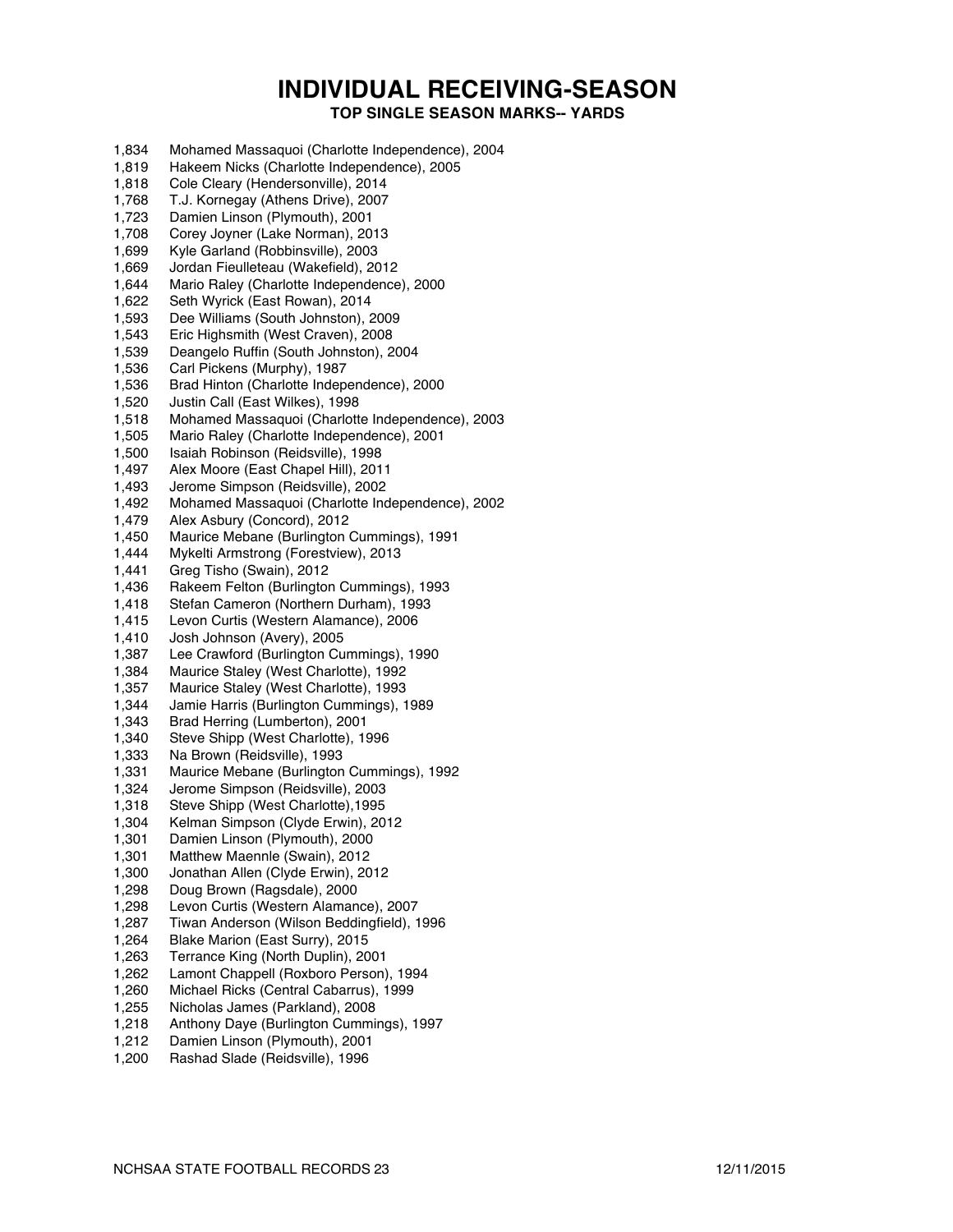## **INDIVIDUAL RECEIVING--SEASON TOP SINGLE SEASON MARKS-- RECEPTIONS**

| 125 | Alex Moore (East Chapel Hill), 2011         |
|-----|---------------------------------------------|
| 113 | Deangelo Ruffin (South Johnston), 2004      |
| 111 | Jordan Fieulleteau (Wakefield), 2012        |
| 108 | Justin Call (East Wilkes), 1998             |
| 107 | Mario Raley (Charlotte Independence), 2000  |
| 106 | Maurice Mebane (Burlington Cummings), 1991  |
| 103 | Maurice Mebane (Burlington Cummings), 1992  |
| 102 | Seth Wyrick (East Rowan), 2014              |
| 101 | Dee Williams (South Johnston), 2009         |
| 101 | Josh Johnson (Avery), 2005                  |
| 101 | Mykelti Armstrong (Forestview), 2013        |
| 100 | Mario Raley (Independence), 2001            |
| 98  | Jackson Boyer (East Chapel Hill), 2011      |
| 98  | Jonathan Allen (Clyde Erwin), 2012          |
| 97  |                                             |
|     | Mohamed Massaquoi (Independence), 2002      |
| 96  | Jerome Simpson (Reidsville), 2003           |
| 93  | Hakeem Nicks (Charlotte Independence), 2005 |
| 90  | Eric Highsmith (West Craven), 2008          |
| 90  | Lee Crawford (Burlington Cummings), 1990    |
| 88  | Mohamed Massaquoi (Independence), 2004      |
| 88  | Brad Herring (Lumberton), 2001              |
| 88  | Kyle Garland (Robbinsville), 2003           |
| 87  | Joe Davis (South Caldwell), 1977            |
| 87  | Mohamed Massaquoi (Independence), 2003      |
| 86  | Corey Joyner (Lake Norman), 2013            |
| 83  | Jerome Simpson (Reidsville), 2003           |
| 83  | Jerome Simpson (Reidsville), 2004           |
| 81  | Lance Lewis (Concord), 2006                 |
| 80  | Ron Brown (Burlington Cummings), 1995       |
| 80  | Levon Curtis (Western Alamance), 2006       |
| 79  | Bryan Manning (Burlington Cummings), 2001   |
| 78  | Lewis Lindsay (Person), 1990                |
| 77  | Isiah Robinson (Reidsville), 1998           |
| 77  | Maurice Staley (West Charlotte), 1993       |
| 76  | Jamie Harris (Burlington Cummings), 1989    |
| 76  | Steve Shipp (West Charlotte), 1996          |
| 76  | Maurice Staley (West Charlotte), 1992       |
| 75  | Ray Griffis (Burlington Cummings), 1988     |
| 75  | Cole Cleary (Hendersonville), 2014          |
| 74  | Ryan Murphy (West Craven), 2008             |
| 74  | Damien Linson (Plymouth), 2001              |
| 73  | Daryl Rogers (Richlands), 2002              |
| 73  | Nassar Omar (Carrboro), 2009                |
| 72  | Kyle Garland (Robbinsville), 2002           |
| 71  | Jonatham Crim (West Davidson), 1992         |
| 71  | Carl Pickens(Murphy), 1987                  |
| 71  | Na Brown (Reidsville), 1993                 |
| 71  | Andrew Evans (Raleigh Broughton), 2002      |
| 70  | Scoochie Harris (Northeastern), 2001        |
| 70  | Anthony Brown (Robbinsville), 2000          |
| 70  | Willie Byrne (Maiden), 2000                 |
| 70  | Randolph Galloway (Reidsville), 1995        |
| 70  | Dodro Charni (Dartia) 1000                  |

#### Pedro Cherry (Bertie), 1988

# **COACHING**

CAREER WINS: Jack Holley (Tabor City, Hallsboro, Wallace-Rose Hill, West Columbus , South Columbus, Harrells Christian) 412-96-9 in 44 years